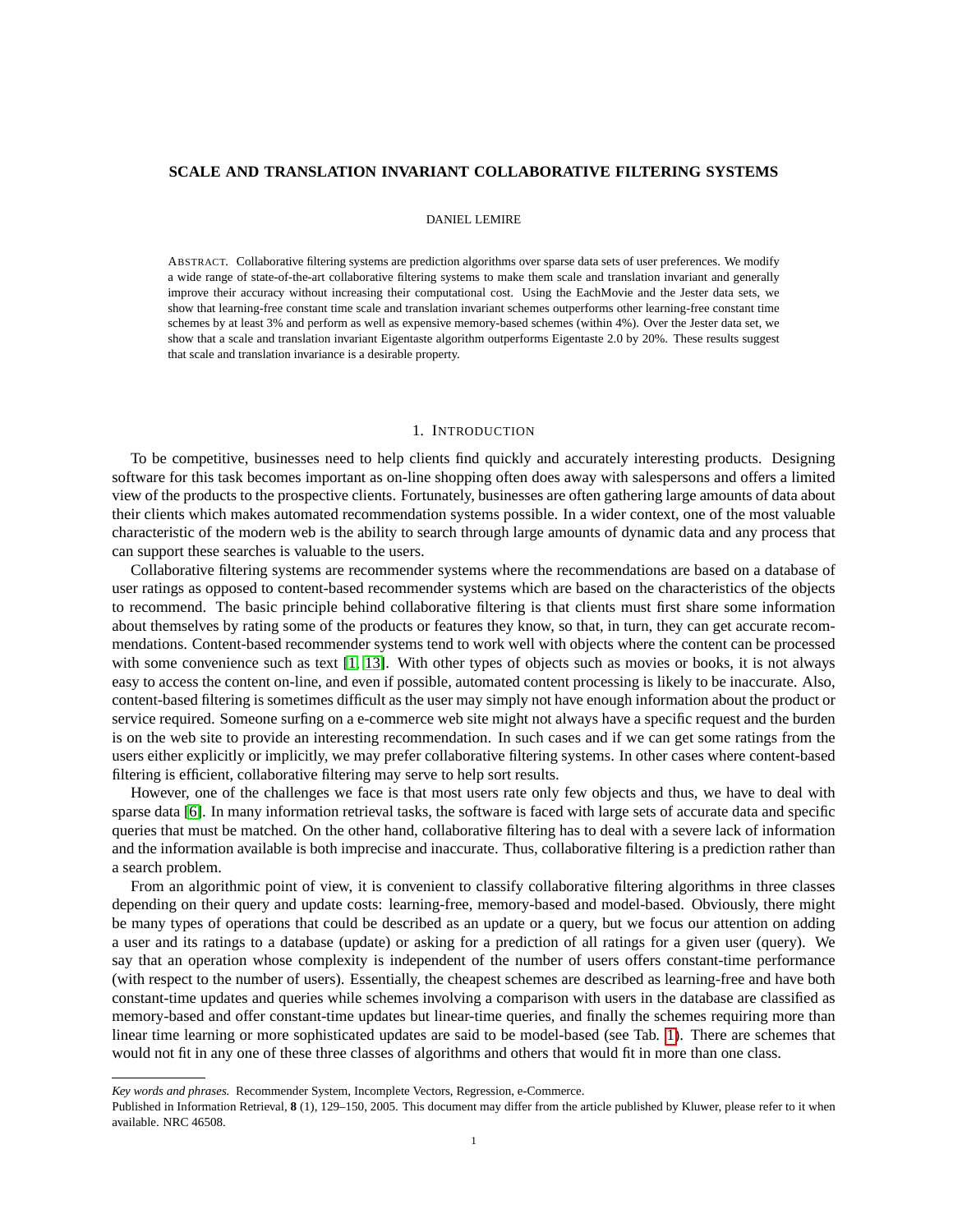|               | update   | query | learning |
|---------------|----------|-------|----------|
| learning-free | O(1)     | O(1)  | O(m)     |
| memory-based  | O(1)     | O(m)  | Nο       |
| model-based   | Variable |       | Variable |

<span id="page-1-0"></span>TABLE 1. Typical complexities with respect to the number of users *m* of some classes of collaborative filtering algorithms.

Typically, learning-free schemes are derived from vectors  $\{v_k\}$  that are computed in linear time irrespective of the current user and the prediction is written as

$$
Prediction(u) = \sum_{k=0}^{N} \beta_k(u) \mathbf{v}^{(k)}
$$

where the result of the predictor is itself a vector where each component is the rating corresponding to an item. For example, the simplest learning-free scheme is obtained when  $N = 0$ ,  $\mathbf{v}^{(0)} = \mathbf{1}$  where  $\mathbf{1} = (1, \ldots, 1)$  and *Prediction*(*u*) =  $\overline{u}$  where  $\overline{u}$  is the average over the known ratings. Another such scheme is obtained when  $N = 0$ ,  $\mathbf{v}_k^{(0)}$  $\binom{0}{k}$  is the average rating received by item number *k*, and *Prediction*(*u*) =  $\mathbf{v}^{(0)}$ .

Memory-based collaborative filtering systems usually compute weighted averages over ratings already in the database where the weights are given by a correlation measure [\[3,](#page-13-3) [12\]](#page-13-4) or any similar measure [\[17\]](#page-14-0) including probabilistic ones [\[10\]](#page-13-5). Generally, we can write a memory-based prediction as

$$
Prediction(u) = F(u) + \sum_{w} \omega(w, u)w
$$

where  $F(u)$  is a learning-free prediction and where the *sum* is over all users in the database with  $\omega(w, u)$  some measure of *similarity* between *w* and *u*. Because not all users have rated all items, the sum can be different for each item and we will make this point precise later. As there is little precomputation, updates to the database are fast, but queries tend to be slow as we need to match the current user against the entire database each time. Memory-based systems can outperform a wide range of model-based systems [\[3,](#page-13-3) [10\]](#page-13-5) and accordingly, they are often used as reference collaborative filtering systems for benchmarking purposes. The main drawback of memory-based scheme is their lack of scalability. Some authors have proposed selecting the most representative or useful users from the database [\[18,](#page-14-1) [19\]](#page-14-2) making memory-based systems more balanced in terms of update and query performance while preserving and even increasing slightly the accuracy. However, unlike learning-free and model-based schemes, memory-based systems require access to a database at all time and thus there are privacy issues [\[4\]](#page-13-6) and a memory-based system cannot run conveniently on devices with very limited storage.

If all possible preference sets were equally likely, no prediction would be possible and since predictions have been shown to be reliable [\[3\]](#page-13-3), it must be that there are many hidden constraints and few remaining degrees of freedom which suggests making predictions based on a model. Model-based collaborative filtering systems extract from the database some key parameters and do not use the database directly to answer queries. Examples include Principal Components Analysis (PCA) [\[7\]](#page-13-7), Factor Analysis [\[4\]](#page-13-6), Singular Value Decomposition [\[5,](#page-13-8) [15\]](#page-14-3), Bayesian Networks [\[3\]](#page-13-3), Item-Based models [\[16,](#page-14-4) [14\]](#page-13-9) and Neural Networks [\[2\]](#page-13-10). Model-based systems tend to answer queries fast, most often in constant time with respect to the number of users, but also run potentially expensive learning routines and are often static in nature: updating the database can be expensive as it may require up to a completely new learning phase. Another possible drawback is that most model-based systems assume a large database is available whereas we would like collaborative filtering to work in a wide range of contexts.

One can test the accuracy of an algorithm by applying it on data where some of the ratings have been hidden. While results vary depending on the data set and the experimental protocol, most published collaborative filtering algorithms have similar prediction accuracies. For example, with the EachMovie data set, the accuracy improvement in going from a naive prediction based on per-item average (learning-free) to a sophisticated Factor Analysis approach is of no more than 17% [\[4\]](#page-13-6). Similarly, extensive work has been done to improve the Pearson correlation approach [\[3,](#page-13-3) [8\]](#page-13-11) and yet, accuracy improvements do not exceed 20%. The differences between inexpensive schemes and more sophisticated ones are even smaller when one upgrades simple averaging scheme to the Bias From Mean algorithm introduced by Herlocker et al. [\[8\]](#page-13-11). In the results presented in this paper, the difference between the best and the worse scheme is of the order of 33% irrespective of the data set. In this context, systematic improvements by small percentages are significant.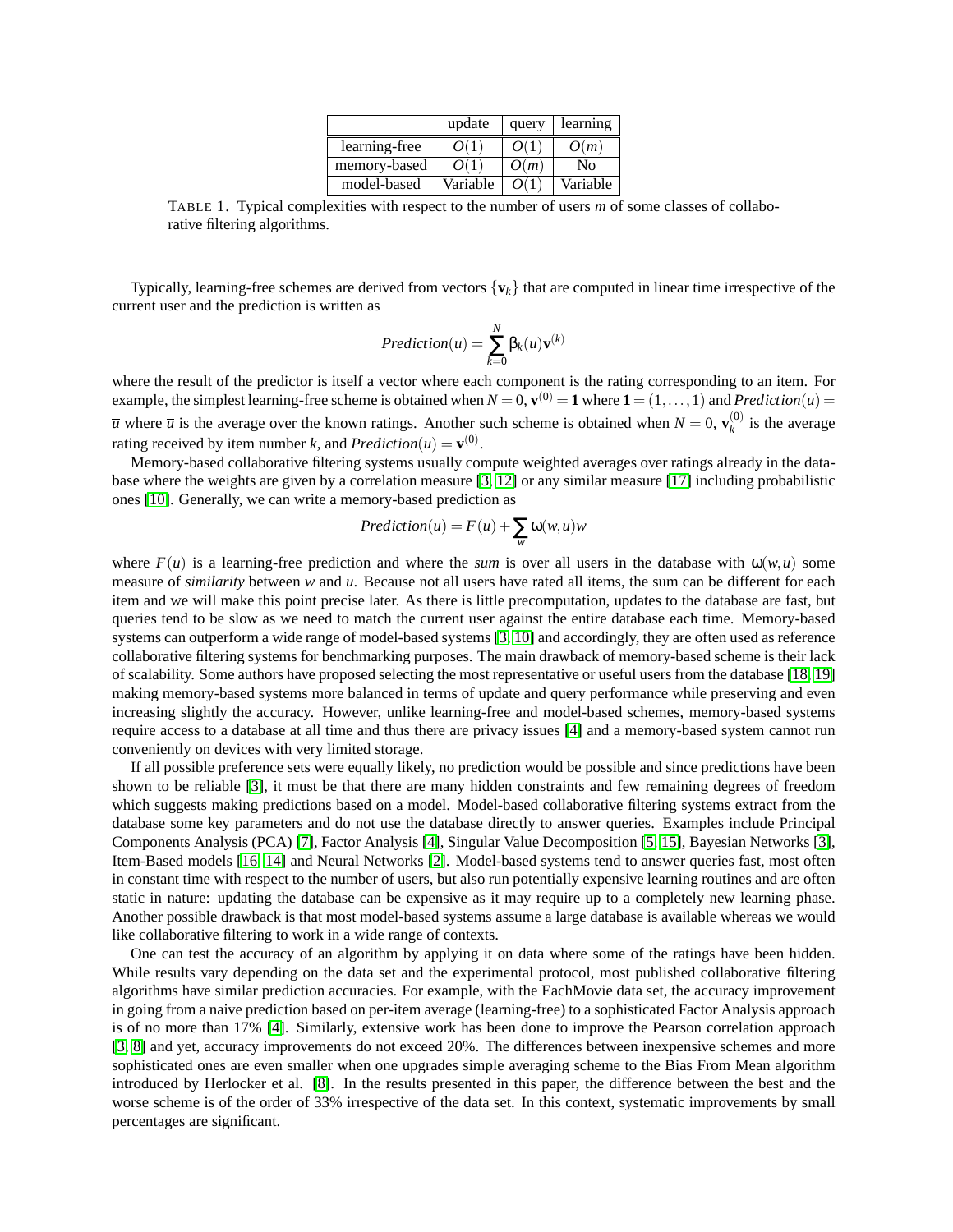One of the limitation researchers face is that there is no established set of desirable properties that are known to be needed in the design of a new collaborative filtering algorithm. Pennock et al. [\[11\]](#page-13-12) outline properties or axioms for collaborative filtering algorithms but without measuring the practical usefulness of each axiom. They present four collaborative filtering properties : universal domain and minimal functionality, unanimity, independence of irrelevant alternatives, and scale invariance. Whereas scale invariance is a simple and compelling axiom, few scale invariant algorithms have been proposed. This paper investigates further scale invariance and aims to show that it is a useful axiom for collaborative filtering. To achieve this goal, we will consider several state-of-the-art collaborative filtering algorithms and propose novel variants that are scale invariant. Then, we show that the new algorithms perform better or as well as the old ones.

1.1. **Structure and Main Results.** The paper is organized as follows. We first introduce the collaborative filtering problem, then present some of the most competitive schemes, introduce two types of scale and translation invariant collaborative filtering systems, and finally, we conclude with some experimental results on two significantly different data sets.

The main results of the paper are evidence that scale and translation invariance is an important property that can be used to improve existing schemes and a set of novel highly scalable algorithms with good performance. We show that by normalizing users with respect to the mean, the amplitude, and, possibly, the number of their ratings, we improve accuracy. We stress that the normalization is *per user* as opposed to *per item* . One novel collaborative filtering systems (*ST IN*2) performs well on both data sets, is simple to implement, and offers constant time performance for updates and queries.

1.2. **Notation and Terminology.** Vectors and arrays are written in bold (**v**) as opposed to scalar values (*i*). Components of a vector **v** are noted **v***<sup>i</sup>* . Incomplete vectors, that is vectors where some ratings are unknown, are written using the letters  $u, v$ , and w without bold face. Given a set *S*, we note *card*(*S*) the cardinality of such as set. The Greek alphabet is used throughout for convenience without any special meaning. We note averages using the notation *a*. Sums can be taken over indexes as in  $\sum_{i=0}^{n} \mathbf{x}_i = \mathbf{x}_0 + \ldots + \mathbf{x}_n$  or over sets  $S = \{a, b, c\}$  as in  $\sum_{x \in S} f(x) = f(a) + f(b) + f(c)$ . The variables *m* and *n* have special meaning consistent with other authors [\[3\]](#page-13-3) and refer respectively to the number of users under consideration and to the number of items to be rated.

A *norm*  $\|\cdot\|$  is typically defined as a non-negative real-valued function satisfying  $\|\alpha v\| = |\alpha| \|v\|$  whenever  $\alpha$  is a real number,  $||x+y|| \le ||x|| + ||y||$ , and  $||x|| = 0 \Leftrightarrow x = 0$ . In some sense, the norm of an object measures its *size*. We will abuse the terminology by dropping the condition that  $||x+y|| \le ||x|| + ||y||$  whenever  $x + y$  is not defined.

Two norms  $\|\cdot\|_{Norm1}$  and  $\|\cdot\|_{Norm2}$  are *equivalent* if there exists positive numbers  $A, B \in \mathbb{R}$  such that  $A\|\mathbf{x}\|_{Norm2} \leq$  $\|\mathbf{x}\|_{Norm1} \leq B \|\mathbf{x}\|_{Norm2}$  for all **x**. For finite dimensional vector spaces such as  $\mathbb{R}^k$ , all norms are equivalent.

For the purpose of this paper, we define Lebesgue norms for  $p = 1, 2, \ldots$  as

$$
\|\mathbf{x}\|_{l_p} = \sqrt[p]{\sum_{i=1}^N \frac{|\mathbf{x}_i|^p}{N}}
$$

where the sum is over all indexes of **x**. We define the norm so that  $||(1,\ldots,1)||_{l_p} = 1$  with the drawback that  $||\mathbf{x}||_{l_2}$ is not given by  $\sqrt{\langle \mathbf{x}, \mathbf{x} \rangle}$  but with the benefit that some of our notation is simpler. As examples,  $\|(1,2,0)\|_{l_1} =$ 1,  $||(1,2,0)||_{l_2} = \sqrt{\frac{5}{3}} \approx 1.29$ , and  $||(1,2,0)||_{l_{10}} \approx 1.98$ . For large p, Lebesgue norms become close to  $||\mathbf{x}||_{l_{\infty}} =$  $\max_{i \in \{1,...,N\}}\{|x_i|\}$  where the maximum is taken over all indexes. So that, intuitively, for small *p*'s (*p* = 1) all components contribute to the norm value whereas for larger *p*'s only the larger components contribute up to the point where only the very largest component matters. We have

$$
\frac{\|\mathbf{x}\|_{l_{\infty}}}{\sqrt[p]{N}} \leq \|\mathbf{x}\|_{l_p} \leq \|\mathbf{x}\|_{l_{\infty}}.
$$

# 2. DEFINITIONS

Let *i* be an ordered set of *n* items labeled from 1 to *n* which we write  $i = \{1, \ldots, n\}$  for simplicity. Each *user* in the system is allowed to give one and only one rating to each item, but will generally rate only a small subset of all possible items. We refer to these ratings as an *evaluation* and there is a one-to-one map between users and evaluations. Given an evaluation *u*, let  $S(u)$  be the set of items rated and let  $u_i$  be the rating given to item  $i \in S(u)$  by this user. For the purpose of this paper, we assume that ratings are real numbers even though ratings are often taken from a finite set such as {good, average, bad}. In other words, an evaluation is a function  $u : \iota \supset S(u) \to \mathbb{R}$  where the cardinality of the domain  $S(u)$  is typically much smaller than *card*(t). Alternatively, *u* can be thought of as a incomplete vector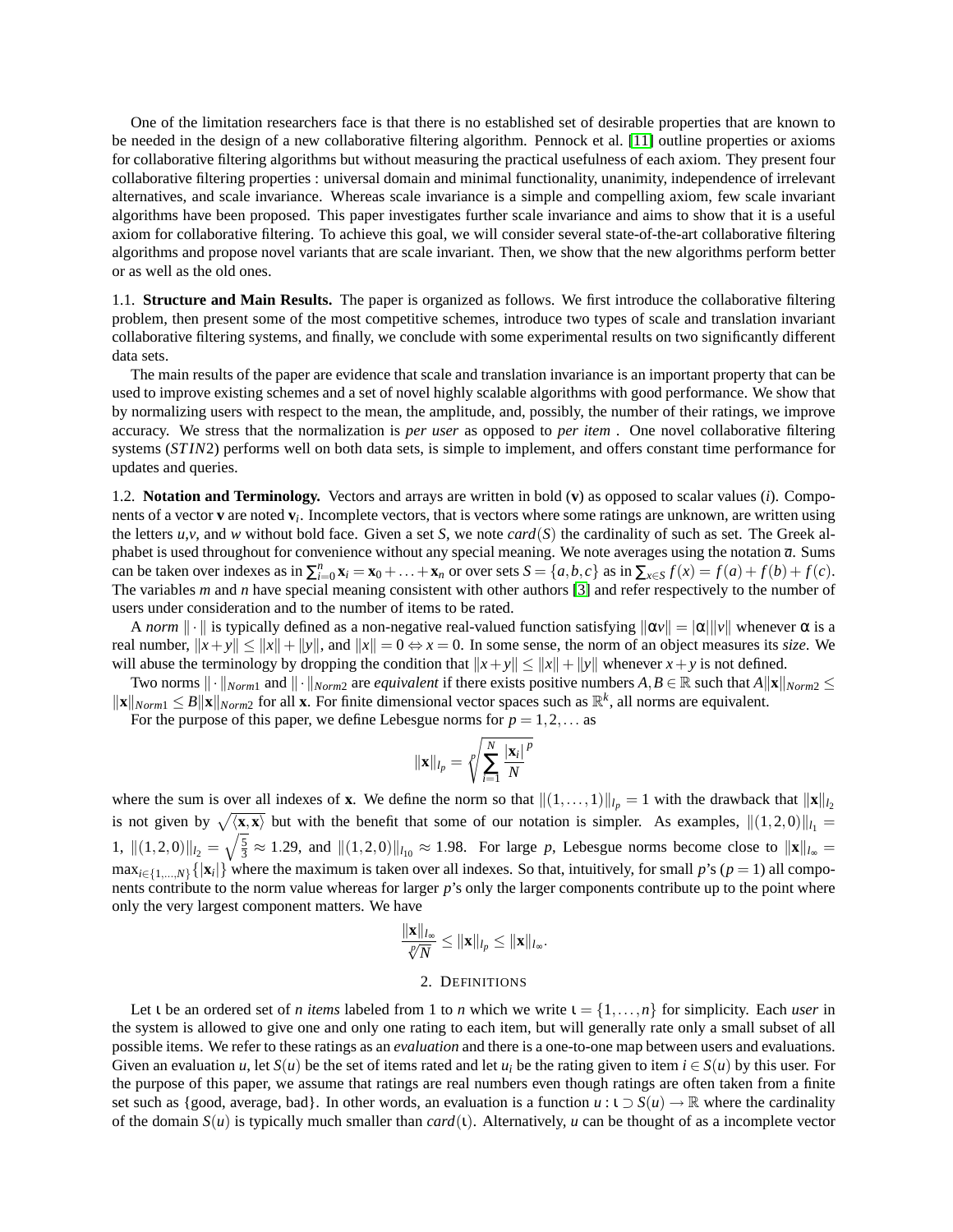in  $\mathbb{R}^n$ , that is, a vector where some components are unknown. In practice, a set of evaluations  $\chi$  is given for training and we note the cardinality of the set  $\chi$  by  $m = \text{card}(\chi)$ . On the other hand, the set of all possible evaluations is noted Ξ ⊃ χ. Note there may be some constraints on Ξ: for example that some items are rated by all users or that all users have rated at least a given number of items.

A complete evaluation is an evaluation *u* with ratings over all items  $(S(u) = 1)$ . Given a new evaluation *w* with, again, arbitrary numerous ratings over up to *n* items, we seek to find a complete evaluation **w** such that *w* and **w** are *close* and such that **w** agrees *as much as possible* with  $\gamma$ . We say that **w** is a *prediction* and we write  $\mathbf{w} = P(w)$ where *P* is a function (called a predictor) from the space of all evaluations to the space of complete evaluations. Thus, a prediction is a map from incomplete vectors to complete vectors. Note that this definition is not general since it excludes top-N algorithms [\[9\]](#page-13-13).

# **Definition 2.1.** A function  $P : \Xi \to \mathbb{R}^n$  is called a *predictor*.

Predictors are often built dynamically using a set of evaluations or *training set* and we refer to this process as a collaborative filtering system.

### **Definition 2.2.** A *collaborative filtering system* (CFS) is a function from sets of evaluations χ to predictors.

Given two numbers  $\alpha, \beta \in \mathbb{R}$  and an evaluation *u*, we define a new evaluation  $w = \alpha u + \beta$  by the ratings  $w_i = \alpha u_i + \beta$ for all items  $i \in S(v)$  and  $S(r) = S(v)$ . We note  $u_{\sigma}$  for  $\sigma \subset \tau$  the evaluation *u* limited to ratings over the set of items σ: *u*|<sup>σ</sup> satisfies *S*(*u*|σ) = σ∩*S*(*u*) and *u*|σ,*<sup>i</sup>* = *u<sup>i</sup>* for all *i* ∈ σ∩*S*(*u*). Given a constant β ∈ R and a set of ratings σ ⊂ ι, we define the constant evaluation  $w = \beta_{\sigma}$  by  $w_i = \beta$  for all *i* in  $\sigma$  and  $S(w) = \sigma$ . We note  $\overline{u}$  the average rating of evaluation *u*. Similarly,  $\overline{u}_{\vert \sigma}$  for *sigma*  $\subset$  i is the average rating of *u* over items in *sigma*  $\cap$  *S*(*u*). We define the inner product of  $u \in \Xi$  and  $\mathbf{x} \in \mathbb{R}^n$  by  $\langle u, \mathbf{x} \rangle = \sum_{i \in S(u)} \mathbf{x}_i u_i$  and the inner product of  $u, w \in \Xi$  by  $\langle u, w \rangle = \sum_{i \in S(u) \cap S(w)} w_i u_i$ , and note  $||\mathbf{x}||_{l_2(\sigma)}^2 = \frac{1}{card(\sigma)} \sum_{i \in \sigma} \mathbf{x}_i^2$ ,  $||u||_{l_2}^2 = \frac{1}{card(S(u))} \sum_{i \in S(u)} u_i^2$ ,  $\langle \mathbf{x}^{(1)}, \mathbf{x}^{(2)} \rangle_{\sigma} = \sum_{i \in \sigma} \mathbf{x}^{(1)} \cdot \mathbf{x}^{(2)}$ .

Ratings are inaccurate if only because there are malicious users. We say that a CFS is stable if a single user in a large user set doesn't make a difference. This is often the case if we take averages over the entire database for example. However, it is necessary to make some assumptions about the evaluation set  $\chi$  for stability to be possible. For example, we must assume that, for every item, there is a large set of evaluations with corresponding ratings. Otherwise, if a given item is rated by only a few users, and these users have given inaccurate ratings, then the predictions regarding this item may be inaccurate. Among the CFS schemes that are **not** stable are the *N* closest neighbor schemes unless *N* is large because these systems assume that the *N* closest neighbors have given accurate ratings. All schemes considered in this paper are stable under *reasonable assumptions* .

Because the mapping from user ratings to R is arbitrary, a CFS must be independent of such a mapping or *normalization* . For example, we can map ratings such as {good, average, bad} to numerical values {−10,0,10} or {1,2,3} and clearly, both choices are equally sensible. For  $\alpha > 0, \beta \in \mathbb{R}$ , let  $m_{\alpha,\beta}(u) = \alpha u + \beta$ , we say that a CFS is *normalization invariant* if the predictor  $P_{\alpha,\beta}$  obtained with the evaluation set  $m_{\alpha,\beta}(\chi)$  relates to the predictor *P* obtained with the set  $\chi$  by  $P_{\alpha,\beta}(m_{\alpha,\beta}(u)) = m_{\alpha,\beta}(P(u)) = \alpha P(u) + \beta$  for all  $\alpha > 0, \beta \in \mathbb{R}$  and all  $u \in \Xi$ . All CFS considered in this paper are normalization invariant.

Scale and Translation Invariance (STI) states that each user may have its own scale when rating items and is a stronger condition than normalization invariance. If

$$
P(m_{\alpha,\beta}(u)) = m_{\alpha,\beta}(P(u))
$$

for all  $\alpha \ge 0, \beta \in \mathbb{R}$  that is *P* commutes with  $m_{\alpha,\beta}$ , then the predictor is said to be STI. Similarly, if replacing any evaluation  $u \in \chi$  by  $m_{\alpha,\beta}(u)$  for  $\alpha > 0$ ,  $\beta \in \mathbb{R}$  doesn't change the predictor *P* and that such a *P* is *ST1* for all  $\chi$ , we say that the CFS is STI. This property is based on the assumption that each user has its own static frame of reference that needs to be compensated for: some users might tend to be naturally generous, others might be more critical, whereas others might rate most items as roughly similar while others tend to use more often extreme ratings. **Note that we do not allow** α **to be negative**: a user who likes item A and dislikes item B is not *equivalent* to a user who dislikes item A and likes item B. A predictor is scale invariant if  $P(\alpha u) = \alpha P(u)$  for all  $0 < \alpha \in \mathbb{R}$  and all  $u \in \Xi$  and it is translation invariant if  $P(u + \beta) = P(u) + \beta$  for all  $\alpha, \beta \in \mathbb{R}$  and all  $u \in \Xi$ . Notice that a STI CFS is automatically normalization invariant because the predictor is invariant under a transformation  $m_{\alpha,\beta}$  of the evaluation set  $\chi$  so that  $P_{\alpha,\beta} = P$  and *P* commutes with  $m_{\alpha, \beta}$  because it is STI.

All schemes considered in this paper are translation invariant except for Per Item Average and Eigentaste 2.0. In the case of memory-based CFS, it is documented [\[3\]](#page-13-3) that non translation invariant (cosine-based) are inferior to translation invariant ones (Pearson-based). On the other hand, there is no comparable studies regarding scale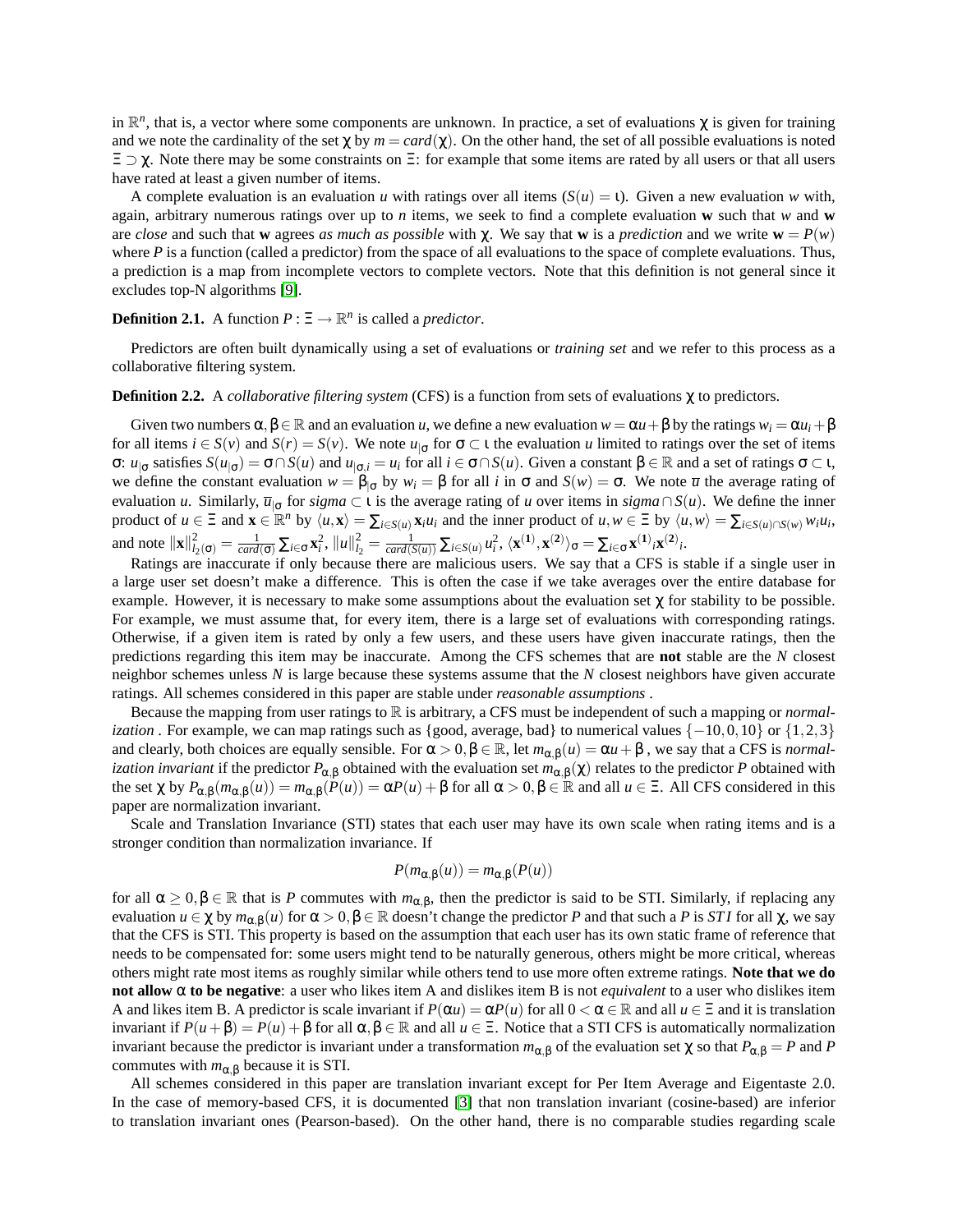invariance. Assuming that the scale of the ratings is not useful information, we argue that it is actually better to normalize the ratings. Indeed, otherwise a user with more extreme ratings will *count more* than a user with more modest ratings. For example on range from 1 to 10, if user A gives movie 1 a 10 and movie 2 a 1 whereas user B gives movie 1 a 4 and movie 2 a 6, we have two users in disagreement and without scale invariance, user B's opinion is going to be overwritten by user A.

2.1. **Measuring the Accuracy.** Many authors use the Mean Absolute Error [\[3,](#page-13-3) [8\]](#page-13-11) of the prediction error where only a subset of items  $\sigma \subset S(u)$  is assumed to be known and the rest is hidden

$$
MAE(u, \sigma) = \frac{\sum_{i \in S(u) - \sigma} |P(u_{|\sigma})_i - u_i|}{card(S(u) - \sigma)}
$$

and one important MAE error measure is obtained by subtracting a single element *i* from  $S(u)$  and setting  $\sigma =$ *S*(*u*)−{*i*}, that is *S*(*u*)−σ = {*i*},

<span id="page-4-0"></span>
$$
ALLBUT1(P, u, i) = |P(u_{|S(u)-\{i\}})_{i} - u_{i}|.
$$

Canny [\[4\]](#page-13-6) pointed out that such an AllBut1 error measure is the most realistic error measure given a large enough database. Another argument for using the AllBut1 measure is that there are many different error measures for vector elements, when  $S(u) - \sigma$  is not a singleton, whereas it is unique up to a factor when the error over one element is concerned (AllBut1). In the remainder of this paper, we will use the AllBut1 Mean Absolute Error (*AllBut1 MAE*) [\[3\]](#page-13-3) to measure the prediction error of a predictor *P* over a test evaluation set  $\chi' \subset \Xi$ 

(1) 
$$
\frac{1}{card(\chi')}\sum_{u\in\chi'}\frac{1}{card(S(u))}\sum_{i\in S(u)}AllBut1(P,u,i).
$$

With some schemes such as Eigentaste 2.0 or STI Eigentaste the sum over  $S(u)$  above must exclude items that are part of the *standard* set of items because the predictor assumes that some fixed items have been rated. Note that some authors prefer the NMAE which is defined as the MAE divided by the range of observed rating values [\[7\]](#page-13-7).

### 3. COMPETITIVE COLLABORATIVE FILTERING SYSTEMS

We begin by describing the most commonly used learning-free schemes. The simplest CFS is given by  $P_{average}(u)$  =  $\bar{u}$  which says that a user is likely to rate new items as the average of its known ratings and it is STI. While nearly as accurate as other schemes using AllBut1 MAE as measure, it proves of little use in practice and is only used as for benchmarking. Indeed, it doesn't provide any order on the items since it predicts they are all rated equal.

The next scheme is the Per Item Average or POP [\[7\]](#page-13-7) given by  $P_{\text{per item}}(u)_i = \frac{1}{\text{card}(S_i(\chi))} \sum_{w \in S_i(\chi)} w_i$  where  $S_i(\chi) =$  $\{w \in \chi : i \in S(w)\}\$  and it can be described as predicting that any given user will like any given item as much as the average rating for that item. Most applications where users are invited to rate items use Per Item Average implicitly by averaging the ratings. We argue that it is probably the best one can do, if nothing is known about the current user. Happily, the literature and our experimental results show that it is possible to leverage the knowledge we have of the current user to improve predictions.

Finally, there is one more commonly used learning-free scheme [\[8\]](#page-13-11) called Bias From Mean which tends to outperform the previous two in our experiment,

(2) 
$$
P_{bias}(u)_i = \bar{u} + \frac{1}{card(S_i(\chi))} \sum_{w \in S_i(\chi)} w_i - \overline{w}.
$$

It combines both the average and the Per Item Average approaches in a single scheme. It does better than the Per Item Average because it uses some information about the current user (mean rating).

Assuming that the *card*( $S_i(\chi)$ ) are stored for  $i \in I$ , all of three of these schemes can be updated in constant time with respect to the number of users whenever a value is changed or a user is added. Queries are in constant time.

The Bias From Mean scheme is normalization invariant as a corollary of the following proposition by setting  $\omega \equiv 1$ .

**Proposition 3.1.** *Weighted sum CFS of the form*

$$
P(u)_i = \bar{u} + \frac{1}{card(S_i(\chi))} \frac{\sum_{w \in S_i(\chi)} \omega(u, w) (w_i - \bar{w})}{\sum_{w \in S_i(\chi)} |\omega(u, w)|}
$$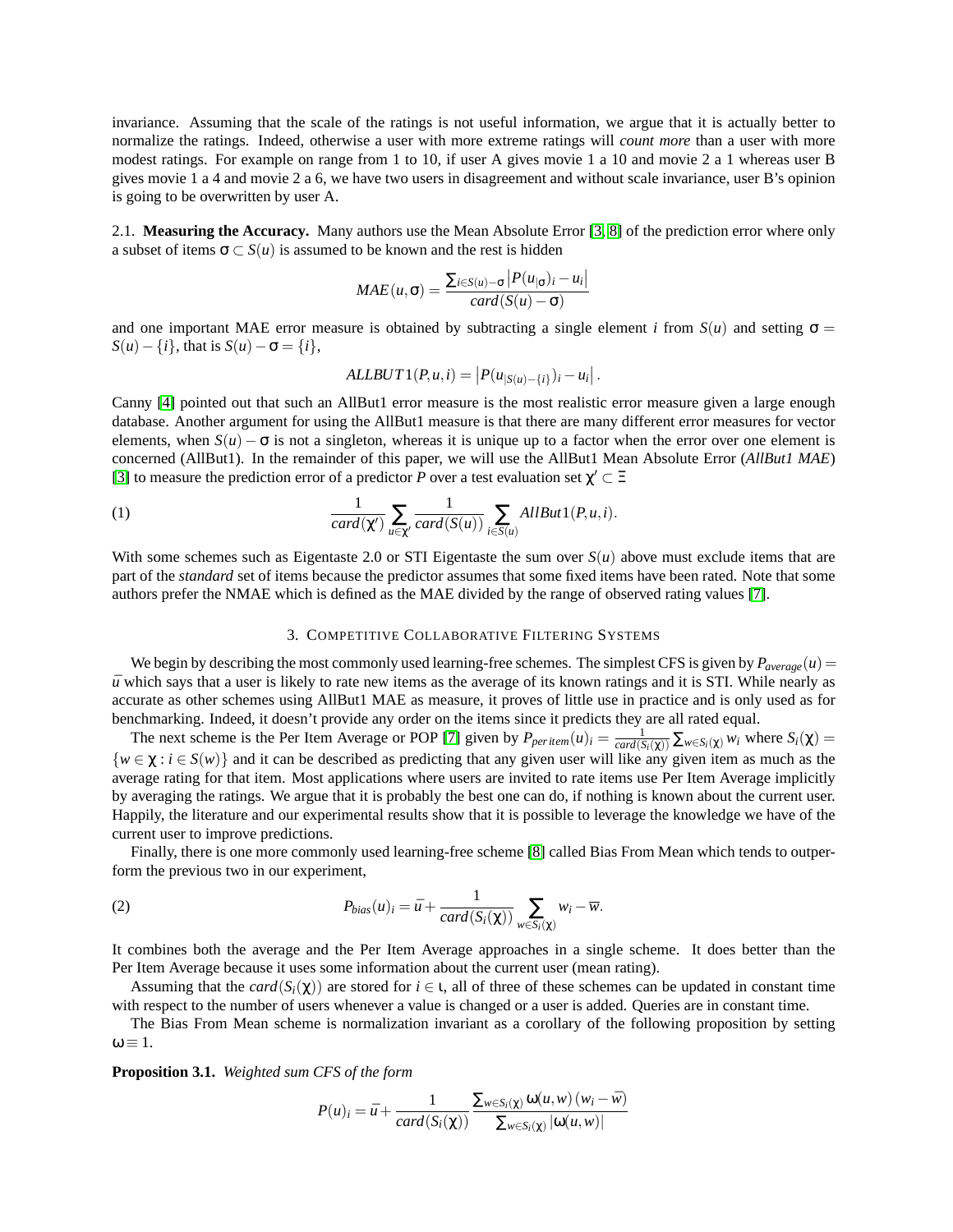|                | item 1  | item 2  | item 3  | item 4  |
|----------------|---------|---------|---------|---------|
| $u_1$          | unrated |         | unrated |         |
| $u_2$          |         | unrated |         | unrated |
| $u_3$          | unrated |         | unrated |         |
| $u_4$          |         | unrated |         | unrated |
| u <sub>5</sub> |         |         |         |         |
| u <sub>6</sub> |         |         |         | unrated |

<span id="page-5-0"></span>TABLE 2. Example of an evaluation set where ratings are from 1 (very poor) to 5 (very good).

*for all i* ∈ ι*, are normalization invariant if and only if* ω *is normalization invariant:*

$$
\omega(m_{\alpha,\beta}(u),m_{\alpha,\beta}(w))=\omega(u,w).
$$

In the proposition above, whenever  $\omega(u, w)$  which might measure the similarity between *u* and *w*, depends on *u*, CFS is memory-based. A commonly used normalization invariant choice is  $\omega = \omega_{Pearson}$  where

$$
\omega_{Pearson}(u,w) = \frac{\langle u - \overline{u}, w - \overline{w} \rangle}{\sqrt{\langle u_{|S(w)} - \overline{u}, u_{|S(w)} - \overline{u} \rangle \langle w_{|S(u)} - \overline{w}, w_{|S(u)} - \overline{w} \rangle}},
$$

is the **Pearson correlation** [\[12\]](#page-13-4) between *u* and *w* over  $S(u) \cap S(w)$ . There exists variants of this scheme [\[8,](#page-13-11) [3\]](#page-13-3) using *case amplification* where

$$
\omega(u,w) = \omega_{Pearson}(u,w) |\omega_{Pearson}(u,w)|^{\rho-1}
$$

with  $\rho > 1$ . Intuitively, case amplification tends to favor close neighbor as small values raised to a power become negligible, and it improves accuracy for some values of  $\rho$  such as  $\rho \approx 2.5$  [\[3\]](#page-13-3).

Per Item Average, Bias From Mean and all the memory-based schemes we discussed are not STI. We will propose STI variants and show that they tend to perform better.

# 4. SCALE AND TRANSLATION INVARIANT CFS

We say that *u* and *v* are equivalent,  $u \sim v$ , if there exists  $\alpha > 0, \beta \in \mathbb{R}$  such that  $\alpha u_i + \beta = v_i$  for all  $i \in S(u) \cap S(v)$ ,  $u_i = \overline{u}$  when  $i \in S(u) - S(v)$ , and  $v_i = \overline{v}$  when  $i \in S(v) - S(u)$ . In other words, u and v contain the same information as they are identical up to a change of scale over  $S(u) \cap S(v)$  and contain no information elsewhere  $(u_i = \bar{u}$  and  $v_i = \bar{v}$ ). In Tab. [2,](#page-5-0) for example, evaluations 1 and 3 are equivalent by translation (off by 2), whereas evaluations 2 and 4 are equivalent by scale in the sense that  $2(u^{(2)} - u^{(2)}) = u^{(4)} - u^{(4)}$ .

We can show that the condition  $\alpha u_i + \beta = v_i$  can be replaced by the simpler condition that  $v_i - \bar{v} = \alpha (u_i - \bar{u})$ .

**Proposition 4.1.**  $u \sim v$  if and only if there exists  $0 < \alpha \in \mathbb{R}$  such that  $v_i - \overline{v} = \alpha(u_i - \overline{u})$  for all  $i \in S(u) \cap S(v)$ ,  $u_i = \overline{u}$ *when*  $i \in S(u) - S(v)$ *, and*  $v_i = \overline{v}$  *when*  $i \in S(v) - S(u)$ *.* 

To see why this is true, assume  $u \sim v$  then  $\alpha u_i + \beta = v_i$  when  $i \in S(u) \cap S(v)$ , and so  $\bar{v} = \alpha \bar{u} + \beta$  and  $v_i - \bar{v} = \alpha (u_i - \bar{u})$ . The reciprocal is true, if  $u_i = \bar{u}$  when  $i \in S(u) - S(v)$ , and  $v_i = \bar{v}$  when  $i \in S(v) - S(u)$  and  $v_i - \bar{v} = \alpha(u_i - \bar{u})$  for some  $\alpha > 0 \in \mathbb{R}$  for all  $i \in S(u) \cap S(v)$ , then  $u \sim v$  by choosing  $\beta = -\alpha \bar{u} + \bar{v}$ .

Because we can show that the condition that *u* and *v* differ only in scale  $(\alpha u_i + \beta = v_i)$  can be expressed by  $v_i - \bar{v} = \alpha(u_i - \bar{u})$ , the next step is to subtract from ratings their means and divide by their norm. This normalization is justified because STI schemes should not depend on either the average or the norm of ratings: by normalizing evaluations we ensure that resulting schemes are STI. Whereas the mean of an evaluation is well defined, the norm of a set of ratings can be defined in many ways especially because the number of ratings may differ from a user to another. Given a norm  $\|\cdot\|$ , we can define a map  $m_{\|\cdot\|}(u)$  from all incomplete vectors (Ξ) to  $\mathbb{R}^n$  by

(3) 
$$
m_{\|\cdot\|}(u)_i = \begin{cases} \frac{u_i - \bar{u}}{\|(u_k - \bar{u})_{k \in S(u)}\|} & i \in S(u) \\ 0 & i \notin S(u) \end{cases}
$$

where by convention,  $0/0 = 0$  and  $\|\cdot\|$  is any norm. Empirically, we found that  $l_p$  norms were a good choice and we write  $m_p = m_{\|\cdot\|_{l_p}}$ . Because the  $l_p$  norm, defined the way we did, is normalized against the number of ratings, it doesn't tend to grow as users rate more items which intuitively means that we don't penalize users who rate a large number of items. We also consider  $\mu_p = m_{\|\cdot\|_{l_p} \times card(S(\cdot))}$  where the  $l_p$  norm is multiplied by the number of known ratings. The maps  $\mu_p$  will penalize users who rated a large number of items and scale down their ratings accordingly. Many other norms are possible, but we only choose these two as representatives.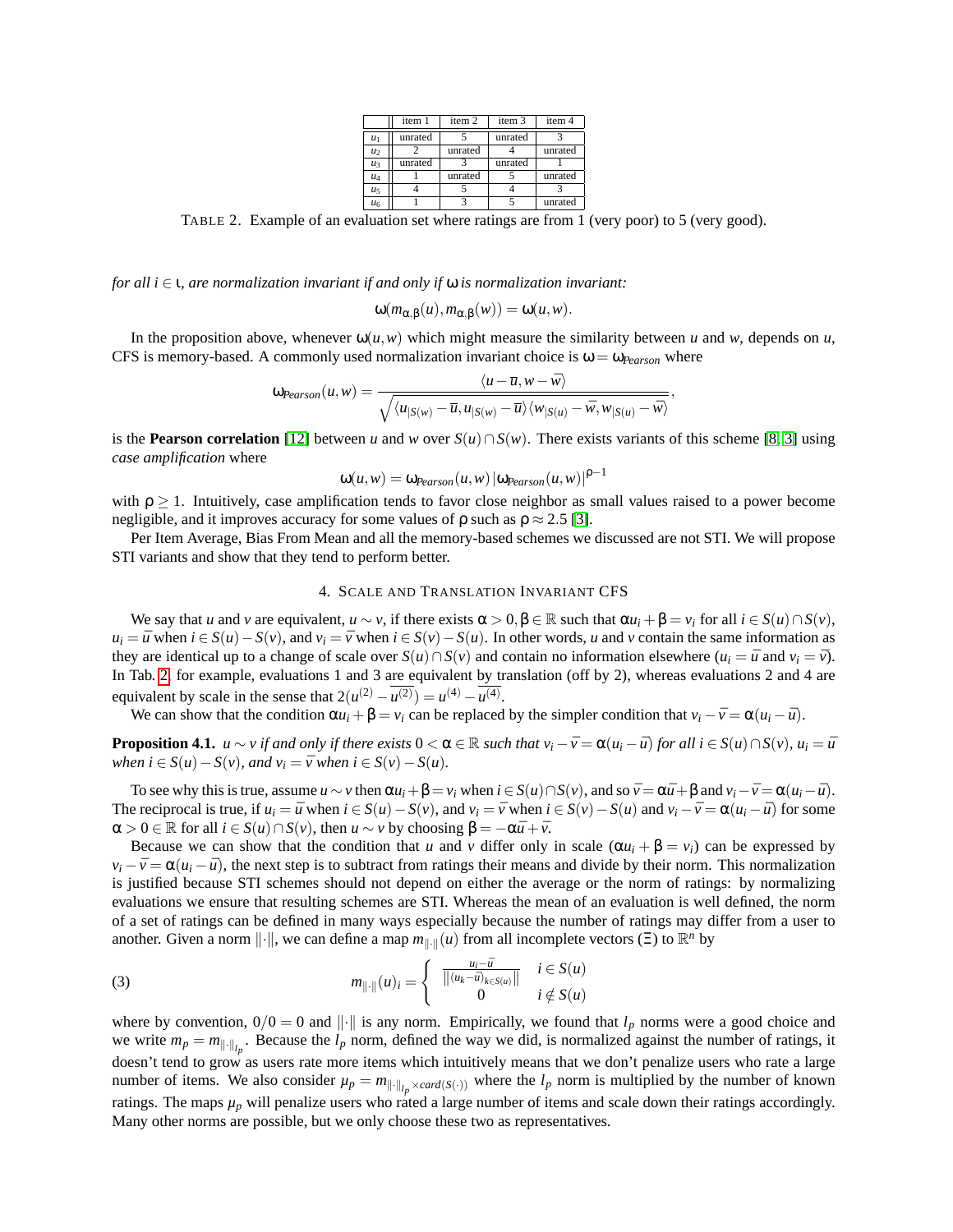|                | item 1 | item 2 | item 3 | item 4 |
|----------------|--------|--------|--------|--------|
| $m_2(u^{(1)})$ |        |        |        |        |
| $m_2(u^{(2)}$  |        |        |        |        |
| $m_2(u^{(3)})$ |        |        |        |        |
| $m_2(u^{(4)})$ |        |        |        |        |
| $m_2(u^{(5)}$  |        |        |        |        |
| $m_2(u^{(6)}$  |        |        |        |        |

<span id="page-6-0"></span>TABLE 3. Evaluations from Tab. [2](#page-5-0) transformed using map *m*2. We see evaluations 1 and 3 as well as evaluations 2 and 4 are equivalents.

Given two users in disagreement but with different amplitude,  $u^{(1)} = (-1, 1, unrated)$  and  $u^{(2)} = (10, -10, unrated)$ , a STI scheme would first normalize them so that

$$
m_p(u^{(1)}) = \mu_p(u^{(1)}) = -m_p(u^{(2)}) = -\mu_p(u^{(2)}).
$$

And therefore, they would cancel each other. On the other hand, for two users with different rating sets, such as  $u^{(1)} = (-1, 1, -1, 1)$  and  $u^{(2)} = (-1, 1, unrated, unrated)$ , we can either say that the evaluations have the same norm  $(m_p)$  or else that evaluation  $u^{(1)'}$  has greater norm from the fact that it rated twice the number of items  $(\mu_p)$ . As we shall see, it is possible to avoid these difficulties by using a standard set of items rated by all users, but in general, we must cope with many perfectly valid normalizations and choose based on empirical results.

Observe that for any  $\alpha > 0, \beta \in \mathbb{R}$ ,  $m_{\|\cdot\|}(\alpha u + \beta) = m_{\|\cdot\|}(u)$  so that  $m_{\|\cdot\|}$  is defined over equivalence classes. The next lemma makes this precise whereas Tab. [3](#page-6-0) gives an example.

# **Lemma 4.2.** *u* ∼ *v if and only if*  $m_{\|\cdot\|}(u) = m_{\|\cdot\|}(v)$ *.*

Classes of equivalence can be made into an Hilbert space  $H(m_{\|\cdot\|})$ , and in this sense, our approach to CFS design is geometrical. For example,  $w + v$  is defined by the equivalence class of all *u*'s such that  $m_p(u) = m_p(w) + m_p(v)$ . Similarly, the inner product between w and r is defined by  $\langle w, v \rangle_p = \langle m_p(w), m_p(v) \rangle$  and the norm of u is  $\|m_p(u)\|_{l_2}$ . We will define our novel STI schemes using  $m_2$  and  $\mu_2$ .

# 5. LEARNING-FREE SCALE AND TRANSLATION INVARIANT CFS

We consider learning-free predictors of the form  $P(u) = \sum_{i=0}^{k} \omega_i(u) \mathbf{v}^{(i)}$  where  $\mathbf{v}^{(0)}, \dots, \mathbf{v}^{(k)} \in \mathbb{R}^n$  and  $\omega_i : \Xi \to \mathbb{R}$ for  $i \in \{0, \ldots, k\}$  are corresponding functions mapping evaluations to coefficients. If *P* is STI then we must have  $P(u+\beta) = P(u) + \beta$  and so, we choose  $\mathbf{v}^0 = \mathbf{1}$ . We found empirically that it was efficient to use *regression* and thus, to set the coefficients  $\omega_i(u)$  such as to **minimize** 

$$
\Delta_2(P, u) = ||P(u)|_{S(u)} - u||_{l_2(S(u))}.
$$

In other words, we choose the coefficients in such a way as to make  $P(u)$  as close as possible to *u*. This choice also makes *P* STI. The simplest such scheme is defined by  $k = 0$  and it amounts to  $P(u) = \overline{u}$ .

The next step is to introduce a STI variant of both the Per Item Average and Bias From Mean schemes. Thus, we define the first-order STI non personalized scheme (*STIN*1( $m_{\|\cdot\|}$ )) with

$$
\mathbf{v}_i^{(1)} = \frac{1}{card(S_i(\chi))} \sum_{u \in S_i(\chi)} m_{\|\cdot\|}(u)_i
$$

where  $\mathbf{v}_i^{(1)}$  $i^{(1)}$  is the *i*<sup>th</sup> component of  $\mathbf{v}^{(1)}$  and *card*( $S_i(\chi)$ ) is a short-hand for the number of evaluations *u* such that  $i \in S(u)$ . Intuitively  $\mathbf{v}^{(1)}$  is the average of the evaluations  $u \in \chi$  over the space  $m_{\|\cdot\|}(\chi)$ . Minimizing the residual energy  $\left\| u - P_{STIN1(m_{\|\cdot\|})}(u) \right\|$ 2  $\mathbf{v}_{\mu}^{(1)} = \mathbf{v}^{(1)} - \mathbf{v}_{|S(i)}^{(1)}$  $\binom{1}{|S(u)}$ , we have

$$
P_{STIN1(m_{\|\cdot\|})}(u) = \overline{u} + \frac{\langle u, \mathbf{v}_u^{(1)} \rangle}{\langle \mathbf{v}_u^{(1)}, \mathbf{v}_u^{(1)} \rangle_{S(u)}} \mathbf{v}_u^{(1)}.
$$

See Appendix for a practical example of how to compute efficiently *ST IN*1(*m*2).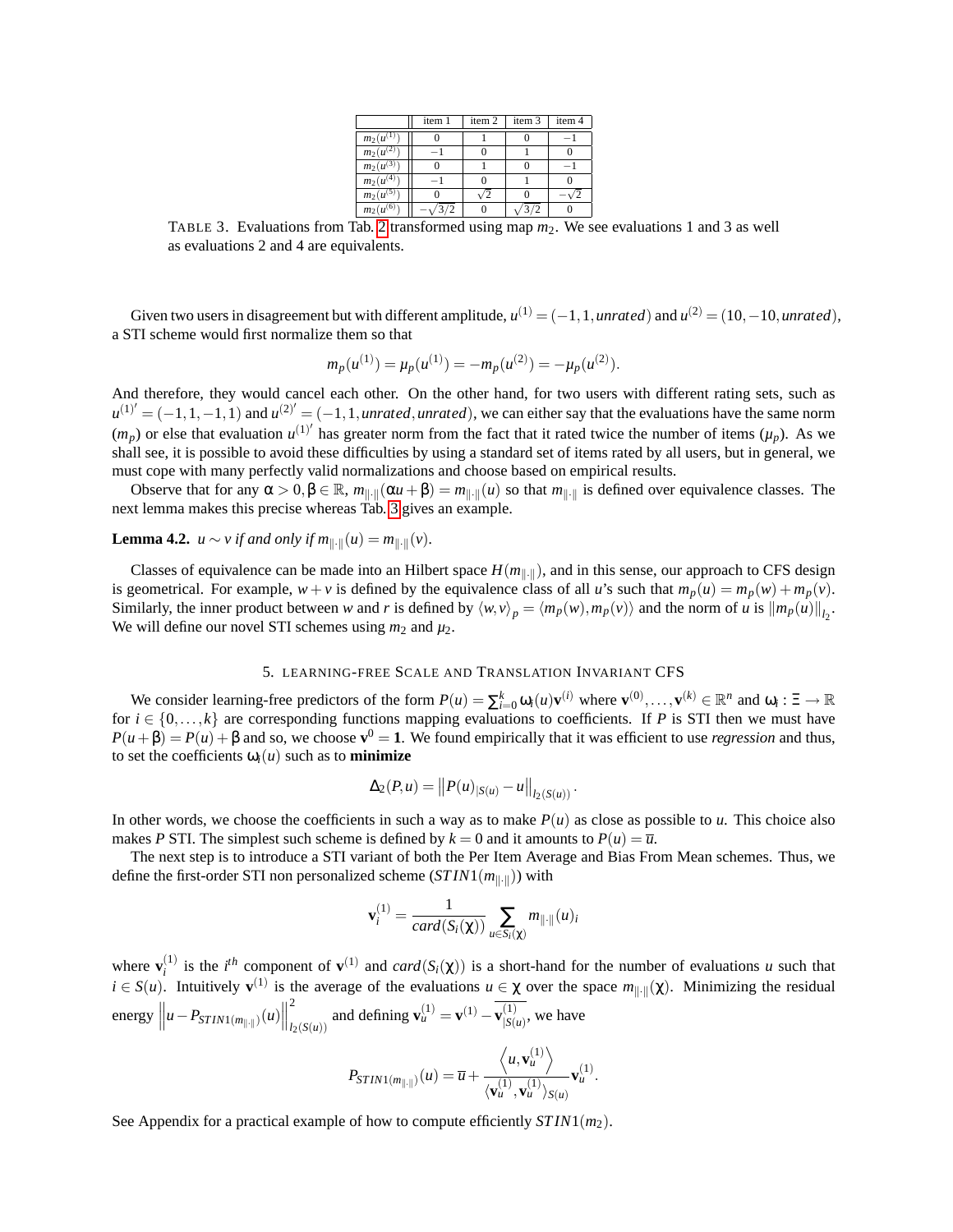We can extend this framework further using several vectors  $\mathbf{v}^{(1)}, \mathbf{v}^{(2)}, \dots, \mathbf{v}^{(k)} \in \mathbb{R}^N$  by defining

$$
m_{\|\cdot\|}^{\mathbf{v}^{(1)},\mathbf{v}^{(2)},\dots,\mathbf{v}^{(k)}}(u)_i = \begin{cases} \begin{array}{c} u_i - u'_j \\ \hline \|(u_k - u'_k)_{k \in S(u)} \| \\ 0 \end{array} & i \in S(u) \\ i \notin S(u) \end{cases}
$$

where  $u' = Proj_{v_1, v_2, ..., v_k}(u)$  is the vector of the form  $\alpha_{\mathbf{v}^{(1)}} \mathbf{v}^{(1)} + ... + \alpha_{\mathbf{v}^{(k)}} \mathbf{v}^{(k)}$  where  $\alpha_{\mathbf{v}^{(1)}}, ..., \alpha_{\mathbf{v}^{(k)}} \in \mathbb{R}$  are chosen to minimize

$$
\left\|u-(\alpha_{\mathbf{v}^{(1)}}\mathbf{v}^{(1)}+\ldots+\alpha_{\mathbf{v}^{(k)}}\mathbf{v}^{(k)})\right\|_{l_2}.
$$

Just like with  $m_{\| \cdot \|}$ , there are equivalence classes corresponding to  $m_{\| \cdot \|}^{(\mathbf{v}^{(1)}, ..., \mathbf{v}^{(k)})}$  $\begin{bmatrix} W^{(1)}, \dots, W^{(n)} \end{bmatrix}$ . Explicitly, we define a second-order STI non personalized scheme  $(STIN2(m_{\|\cdot\|}))$  by using  $\mathbf{v}^{(0)}, \mathbf{v}^{(1)}$  as previously defined, using the specified norm, and

$$
\mathbf{v}_{i}^{(2)} = \frac{1}{card(S_{i}(\chi))} \sum_{u \in S_{i}(\chi)} m_{\infty}^{\mathbf{v}^{(0)},\mathbf{v}^{(1)}}(u)_{i}.
$$

Again,  $\mathbf{v}_2$  can be thought of an average over  $m_\infty^{\mathbf{v}^{(0)},\mathbf{v}^{(1)}}(\chi)$ . Notice that we always use the  $l_\infty$  norm when computing  $\mathbf{v}^{(2)}$ , irrespective of the choice that was make for  $\mathbf{v}^{(1)}$  as it was found to slightly improve results basis. Just like with  $STIN1(m_{\|\cdot\|})$ , we minimize the residual energy *u*−*P*<sub>*STIN2*( $m_{\|\cdot\|}$ )</sub>(*u*) by choosing

$$
P_{STIN2}(u) = P_{STIN1}(u) + \frac{\left\langle u, \mathbf{v}_u^{(2)} \right\rangle}{\left\langle \mathbf{v}_u^{(2)}, \mathbf{v}_u^{(2)} \right\rangle_{S(u)}} \mathbf{v}_u^{(2)}
$$

where  $\mathbf{v}_u^{(2)} = \mathbf{v}^{(2)} - Proj_{\mathbf{v}^{(0)}, \mathbf{v}^{(1)}}(u)$ . Because  $\mathbf{v}^{(1)}$  and  $\mathbf{v}^{(2)}$  are computed once and updated only when there are new ratings,  $P_{STIN2}$  is easy to implement.

Higher order *ST INx* schemes exists, but are likely to be of little practical use because the difference in practice between *ST IN*1 and *ST IN*2 is already small (see Tab. [4\)](#page-11-0). *ST INx* schemes can be updated in constant time with respect to the number of users and they are always STI.

## 6. MEMORY-BASED SCALE AND TRANSLATION INVARIANT CFS

We define the STI equivalent of the Pearson correlation predictor called *STI Pearson*(*m*<sub>2</sub>) by using the form

$$
P_{STIPearson(m_2)}(u)_i = \overline{u} + \frac{\langle \tau(u,\chi), u \rangle}{\langle \tau(u,\chi), \tau(u,\chi) \rangle_{S(u)}} \tau(u,\chi)
$$

and  $\tau(u, \chi)$  is the weighted average over the space  $m_2(\chi)$ 

$$
\tau(u,\chi)=\frac{\sum_{w\in\chi,\,i\in S(w)}\omega(u,w)m_2(w)}{\sum_{w\in\chi,\,i\in S(w)}|\omega(u,w)|}
$$

where by convention  $0/0 = 0$ . In this last equation, we choose

$$
\omega(u,w) = \langle m_2(u), m_2(w) \rangle |\langle m_2(u), m_2(w) \rangle|^{p-1}
$$

and  $\rho > 1$  is a case amplification power where  $\rho = 2.5$  is typically chosen. Note that despite the name "*ST I Pearson*",  $ω(u, w)$  is not correlation-based, but uses a simple scalar product in the  $m_2(Σ)$  Hilbert space and as a side-effect, it can be computed faster that the Pearson correlation assuming that the  $m_2(w)$  for  $w \in \chi$  are precomputed. As for *STI Pearson*( $\mu$ <sub>2</sub>), it is identical to *STI Pearson*( $m$ <sub>2</sub>) except that we replace every occurrence of  $m$ <sub>2</sub> by  $\mu$ <sub>2</sub>.

## 7. EIGENTASTE 2.0 AND STI EIGENTASTE

The Jester data set [\[7\]](#page-13-7) was acquired on the web by asking users to first rate a common set of jokes and then providing these users with recommendations. The Eigentaste 2.0 scheme is a collaborative filtering system which was designed specifically for this data set. It uses a normal set  $\gamma$  of 10 jokes that all users have rated. The basic idea is that we can greatly simplify the analysis if we have a normal set since the restriction of the evaluations to this normal set becomes a vector space. Intuitively, one might expect that the existence of a normal set can be used to outperform schemes that don't make use of such a normal set. The Eigentaste 2.0 scheme applies a Principal Component Analysis, also sometimes called a Karhunen-Loève transform, on this vector space.

The authors Eigentaste 2.0 normalize the ratings by subtracting the per item mean and dividing this bias from mean by the standard deviation of these ratings. We implement Eigentaste 2.0 both with and without this normalization of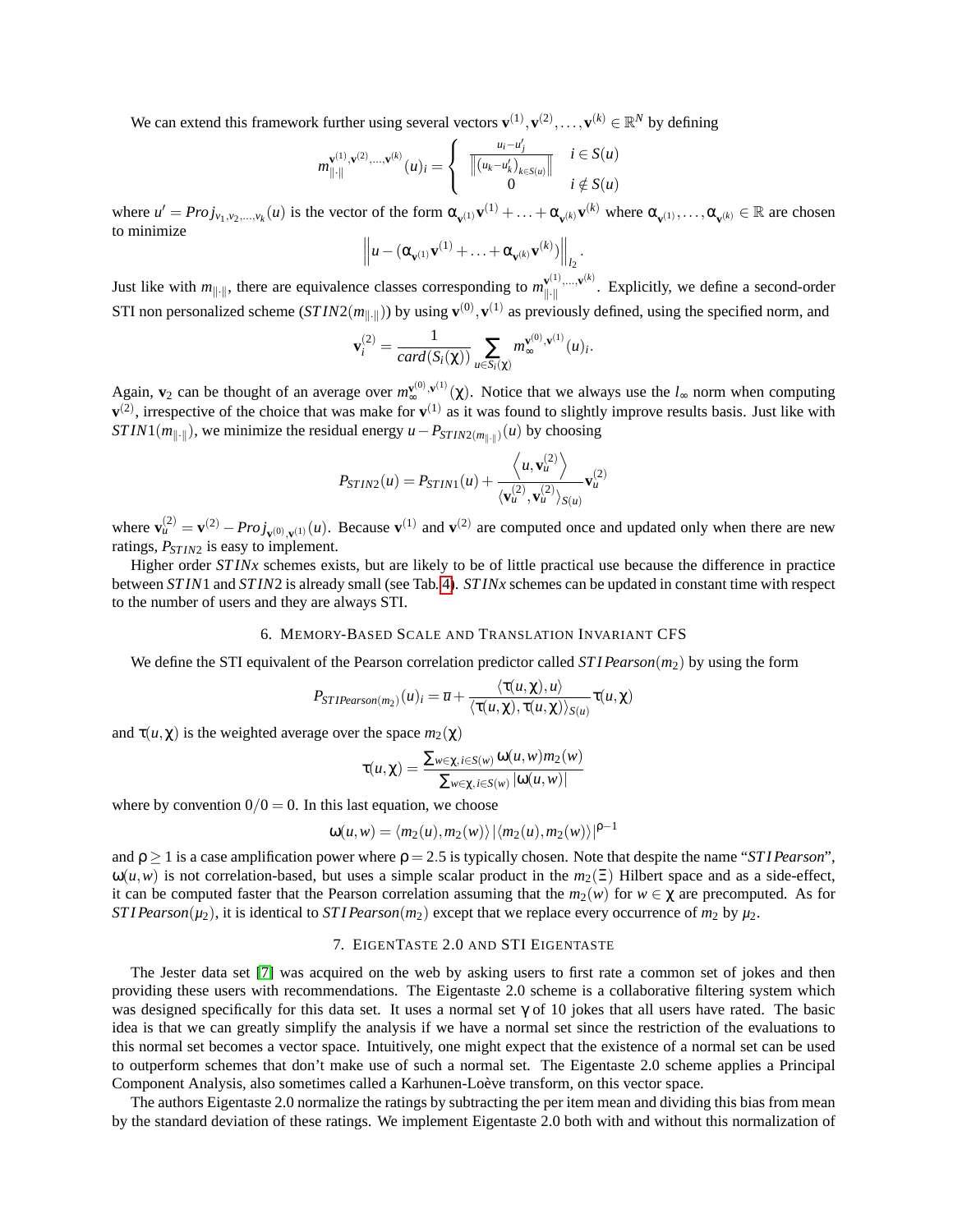the items in the normal set and find that this per item normalization actually degrade the accuracy in our experiment possibly because our tests involve smaller training sets. Consequently, we only present the simpler version of Eigentaste 2.0 without normalization.

We first compute the  $10 \times 10$  matrix

$$
U = \frac{1}{card(\chi)} \sum_{u \in \chi} u_{|\gamma} u_{|\gamma}^T
$$

where  $u_{\gamma}$  is treated as a vector of length 10 and  $u_{\gamma}^T$  is the transpose of this vector. We then find two dominant *eigenvectors*  $v^{(1)}$  and  $v^{(2)}$  of *U*, that is two eigenvectors corresponding to the two highest eigenvalues. This allows us to map any evaluation  $u \in \chi$  to the  $(x, y)$  coordinates

$$
(\langle u_{|\gamma}, \mathbf{v}^{(1)} \rangle, \langle u_{|\gamma}, \mathbf{v}^{(2)} \rangle).
$$

We then use these two eigenvectors to partition the evaluation set  $\chi$  in 4 $\eta^2$  clusters where  $\eta \in \mathbb{N}$  is a positive integer (see Fig. [1\)](#page-9-0). To do so, first find  $M_i = \max_{u \in \chi}$  $\langle u_{\vert \gamma}, v^{(i)} \rangle$  for  $i = 1, 2$  to define the range of values in the eigenplane. This division of the plane into ever smaller rectangles is easy to visualize, but for implementation purposes, we need a precise formula such as what we present next. Given  $u \in \chi$ , let  $\lambda_i$  be the *logarithm* of  $\langle u_{|\gamma}, v^{(i)} \rangle$  defined as

$$
\lambda_i(u) = \max \left\{ k \in \mathbb{N} : \left| \left\langle u_{|\gamma}, v^{(i)} \right\rangle \right| / M_i \leq 1/2^{k-1} \right\}
$$

and  $\lambda_{i,\eta}(u) = \max\{1,\min\{\eta,\lambda_i\}\}\$  for  $i = 1,2$ . Define integer-valued functions  $I(u)$ ,  $J(u)$  satisfying  $-\eta \geq I(u)$ ,  $J(u) \geq$  $-\eta$  and  $I(u)$ ,  $J(u) \neq 0$  with

$$
I(u) = \lambda_{1,\eta}(u) sign\left(\left\langle u_{|\gamma}, \mathbf{v}^{(1)} \right\rangle\right)
$$

and

$$
J(u) = \lambda_{2,\eta}(u) sign\left(\left\langle u_{|\gamma}, v^{(2)} \right\rangle\right)
$$

where  $sign(x) = 1$  when  $x > 0$  and  $sign(x) = -1$  otherwise.

These functions *I*,*J* allow us to determine in which cluster of the eigenplane any given evaluation is. That is,  $u, v \in \chi$  are in the same cluster if and only if  $I(u) = I(v)$  and  $J(u) = J(v)$ . Correspondingly, we can look at the set of all evaluations in a given cluster  $\chi_{i,j} = \{u \in \chi : I(u) = i, J(u) = j\}.$ 

Once we have determined in which cluster of evaluations *u* belongs, it is then reasonable to simply predict that *u* will rate according to the per item average using its *neighbors* (evaluations in the same cluster). Thus, for each *cluster*  $\chi_{i,j}$ , we compute the averages  $A_{i,j} \in \mathbb{R}^n$  just like we did with the Per Item Average scheme,

$$
(\mathbf{A}_{i,j})_k = \frac{1}{card(u \in \chi_{i,j}, k \in S(u))} \sum_{u \in \chi_{i,j}, k \in S(u)} u_k.
$$

The Eigentaste predictor is then defined by  $P(u) = A_{I(u),J(u)}$ .

Because the averages A and the eigenvalues  $v^{(i)}$  need only the be updated when new data is added, the queries can be done in constant time with respect to the number of users. For high η, we have more clusters and thus, better granularity, but each cluster contains less evaluations and thus, averages might be less reliable. We choose  $\eta = 4$  as it is the value reported in [\[7\]](#page-13-7) and it is found empirically to be a good choice. Eigentaste 2.0 is not STI. It is interesting to note that in the limit case where there is a single cluster of evaluations, this scheme amounts to the Per Item Average CFS.

To produce a STI variant of the Eigentaste algorithm, we use exactly the same algorithm as Eigentaste 2.0 except that we replace *u* throughout by  $\frac{u_i - \bar{u}_{|\gamma|}}{||u_{|\gamma} - \bar{u}_{|\gamma||_{2}}}\$  in the computation of the eigenvectors and clusters. Notice that unlike the maps  $m_{\|\cdot\|}$ , this map doesn't depend on the number of items *u* has rated since it relies exclusively on the items in the standard set γ.

We note the set of evaluations in each cluster by  $\chi_{i,j}^{STI}$  instead of  $\chi_{i,j}$  and we have integer-valued functions  $I^{STI}$  and *J*<sup>STI</sup> corresponding to *I* and *J*. The *per cluster* averages are given by

$$
(\mathbf{A}_{i,j}^{STI})_k = \frac{1}{card(u: u \in \chi_{i,j}^{STI}, k \in S(u))} \sum_{u \in \chi_{i,j}^{STI}, k \in S(u)} \frac{u_i - \bar{u}_{|\gamma|}}{||u_{|\gamma} - \bar{u}_{|\gamma}||_2},
$$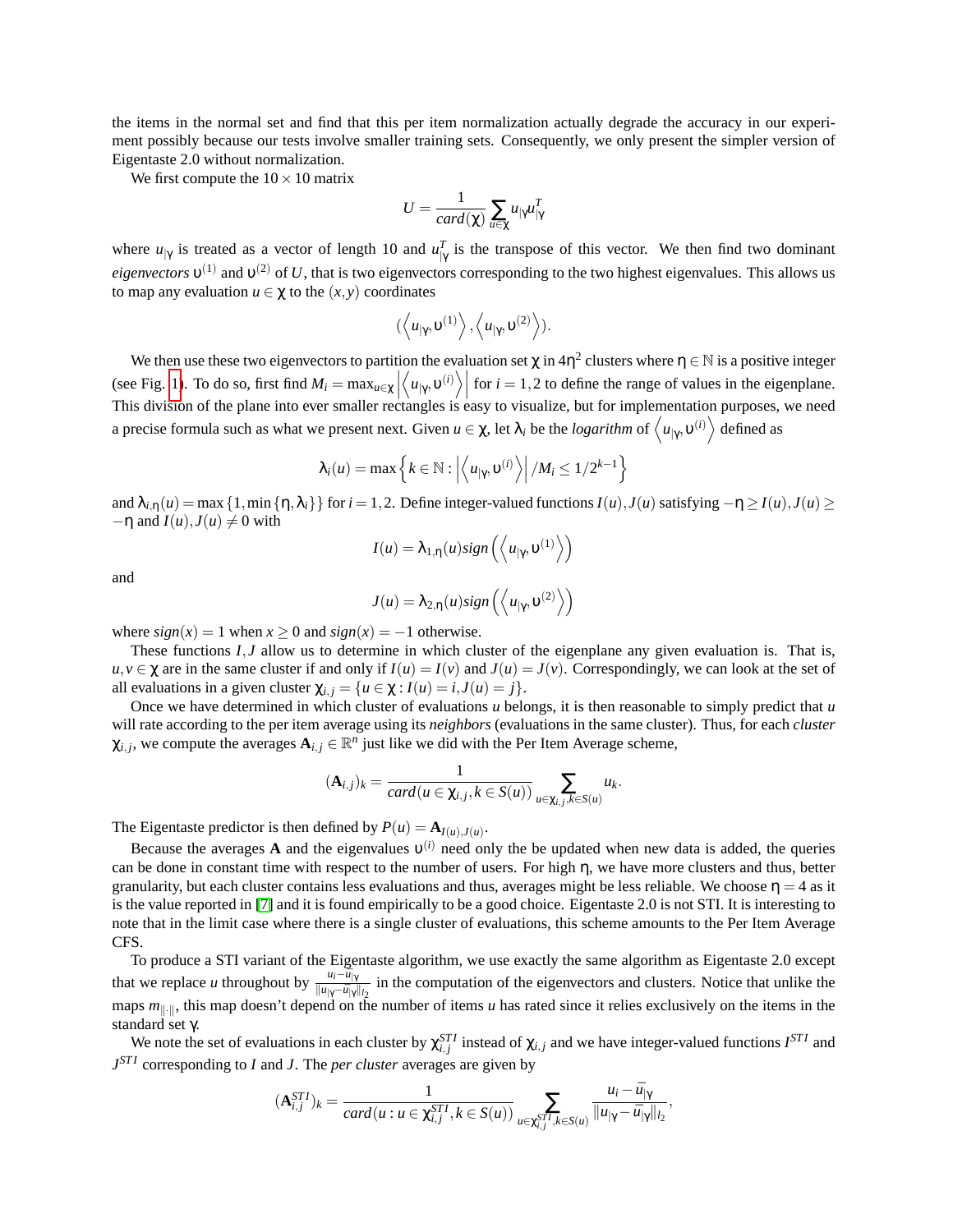

<span id="page-9-0"></span>FIGURE 1. Eigentaste clusters  $(\eta = 4)$ .

just like the corresponding  $A_{i,j}$ . The STI Eigentaste predictor is defined by regression as  $P(u) = \bar{u} + \alpha A_f s_{TI(u),J^{STI}(u)}$ where  $\alpha$  is chosen to minimize

$$
\left\|u-\bar{u}-\alpha \mathbf{A}_I s T I_{(u),J} s T I_{(u)}\right\|_{l_2}.
$$

One could view STI Eigentaste as Eigentaste 2.0 with regression and *per user* normalization. STI Eigentaste is STI.

While much more lightweight than memory-based schemes, Eigentaste schemes are not learning-free. The averages  $A_{i,j}$  and  $A_{i,j}^{STI}$  can be updated in constant time with respect to the number of users if we assume that the eigenvectors are constant, however once we take into account that the eigenvectors will change albeit slowly as we add more users, the update cost is linear in the number of users  $O(m)$ . Computing the new eigenvectors themselves is a constant time operation and it only need to be done when more users are added and not when users add ratings. We argue that having slow updates is not as much a problem as having slow queries since updates can be implemented off-line as a background task.

## 8. EXPERIMENTAL RESULTS

8.1. **Data Sets.** The EachMovie data set is a the result of a movie rating web site. The DEC Systems Research Center ran this web site for 18 months and 72,916 users entered a total of 2,811,983 numerical ratings for 1,628 different movies (films and videos). It has ratings from 0.0 to 1.0 in increments of 0.2.

The Jester data set is the outcome of a joke rating web site [\[7\]](#page-13-7). Users are rate a fixed number of jokes and they are then presented with recommendations. According to the documentation, the Jester data set has *continuous* ratings from -10.0 to 10.0 however we found that very few ratings (less than 1%) were beyond this range.

As a basis for comparison, we used Amazon SOAP open API to retrieve the information about Music CDs. On June 20*th* 2003, metadata about all Music CDs from the web site Amazon.com were downloaded and only the 5,958 CDs with ratings were kept. The API provides the average rating for each item. We present the plots giving the frequency of various ratings on three data sets: EachMovie, Jester, and Amazon (see Tab. [2\)](#page-10-0). We notice that users tend to give positive ratings more often than negative ratings and maybe it can be explained by saying that users tend to rate what they like.

8.2. **Methods.** We used case amplification on both Pearson and *ST I Pearson* with a power of ρ=2.5 as this improves results with both algorithms and is the power value chosen by other authors [\[3\]](#page-13-3). We only kept evaluations with at least 20 ratings as in [\[8\]](#page-13-11). For each algorithm, we computed the AllBut1 MAE (see equation [1\)](#page-4-0) using enough evaluations to have a total of 50,000 ratings as a training set  $(\chi)$  and another set of evaluations with a total of at least 100,000 ratings as the testing set  $(\chi')$ , and we repeated the process 6 times over different pairs  $\chi, \chi'$  for each data set keeping only the average and the standard deviation [\[8\]](#page-13-11). Using larger training sets is difficult when benchmarking memory-based schemes because of the computational burdens. Because all ratings in the testing set are hidden once, each of the 6 pairs  $\chi$ ,  $\chi'$  involves 100,000 predictions. The only exception to this rule is with Eigentaste and STI Eigentaste where we never hide one of the 10 items in the standard set. The typical relative standard deviation  $(N = 6)$  for AllBut1 MAE values in both data sets is 5%.

As an additional step, we attempt to improve predictions by replacing predicted ratings above or below the allowed range of values  $([0.0,1,0]$  for EachMovie and  $[-10.5,10.5]$  for Jester) by the nearest value inside the range: this step proves futile as it doesn't improve results in a noticeable way over such large sets. In practice, such a rounding step might still be implemented for practical reasons.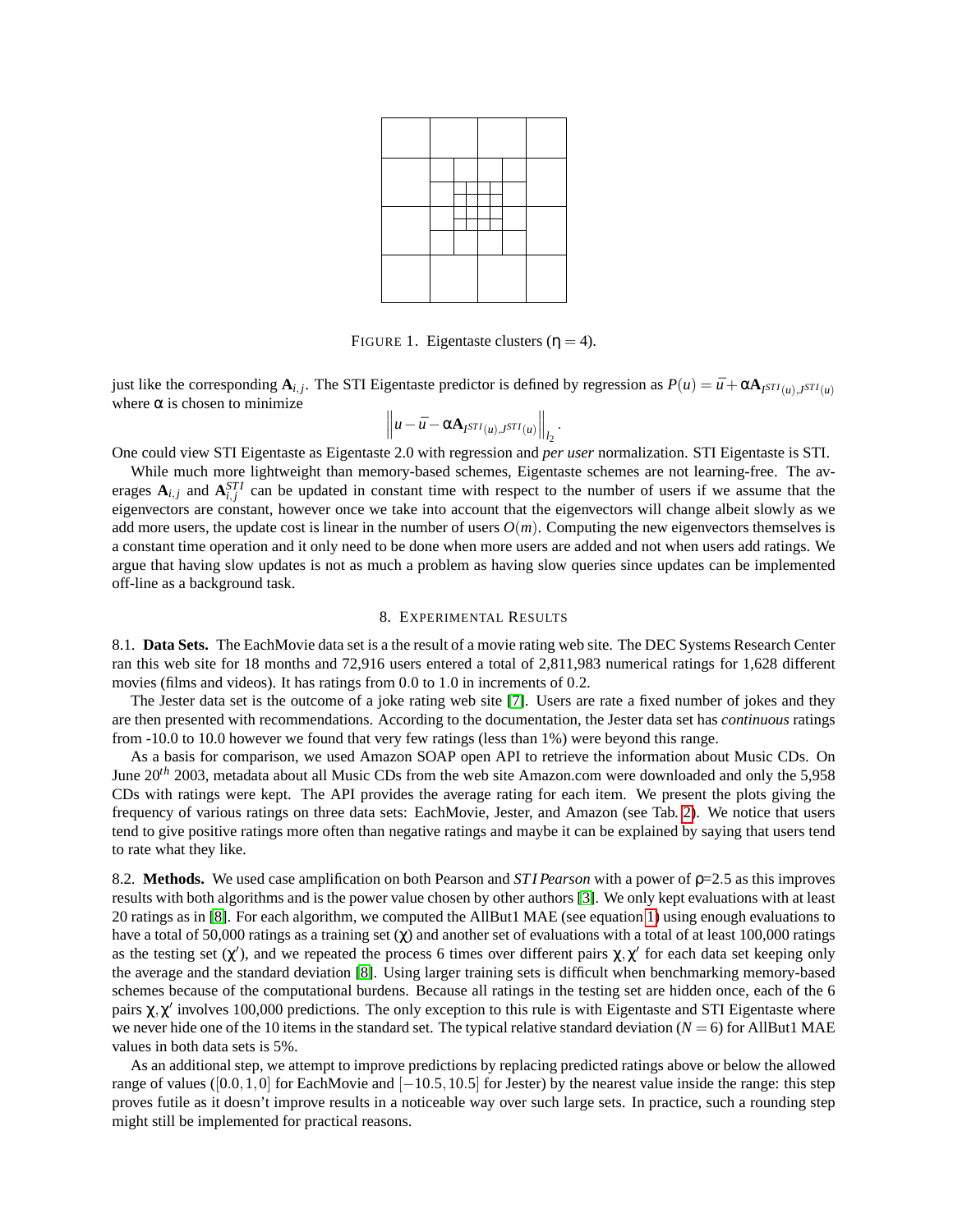

<span id="page-10-0"></span>FIGURE 2. Frequency Bar Charts for the EachMovie, Jester, and Amazon Album Ratings.

8.3. **Results.** In EachMovie, we find 36,656 users with at least 20 ratings each for a total of 2,579,985 ratings at an average of 70.3 ratings per evaluations. Movies are labeled using integers from 1 to 1,649. The density of ratings over the chosen users is at about 4%. The typical AllBut1 MAE for EachMovie is 0.2. Because EachMovie has a rating range of 1, normalized MAE (NMAE) are the same as the MAE values (AllBut1 NMAE=AllBut1 MAE).

In Jester, a total of 756 users with ratings outside the -10.5 to 10.5 range were removed. One value was a clear outlier (87.09). There are 17,154 evaluations with at least 20 ratings for a total of 894,584 ratings with an average of 52.2 ratings per evaluation. There are 100 jokes labeled from 1 to 100. The density of ratings is therefore 52.2%. For Eigentaste and STI Eigentaste, we used joke numbers 5,7,8,13,15,16,17,18,19,20 as a standard set rated by all users. In our implementation of the Eigentaste algorithms, we compute the eigenvectors from the training set each time and do not use the eigenvectors provided with the documentation of the data set. In this sense, we penalize Eigentaste as the eigenvectors could be computed over an arbitrarily large number of users without running time penalty. However, we also penalize STI Eigentaste, Bias From Mean, Per Item Average, and *ST INx* schemes as they all stand to benefit from a large number of users. Nevertheless, our experiment show that Eigenstate 2.0 outperforms Per Item Average as reported in [\[7\]](#page-13-7). For both Eigenstate and STI Eigenstate, we chose  $\eta = 4$ . If we divide the typical AllBut1 MAE of 3.75 by the range of values (20.0), we get a NMAE of 0.19 which implies an accuracy similar to that of EachMovie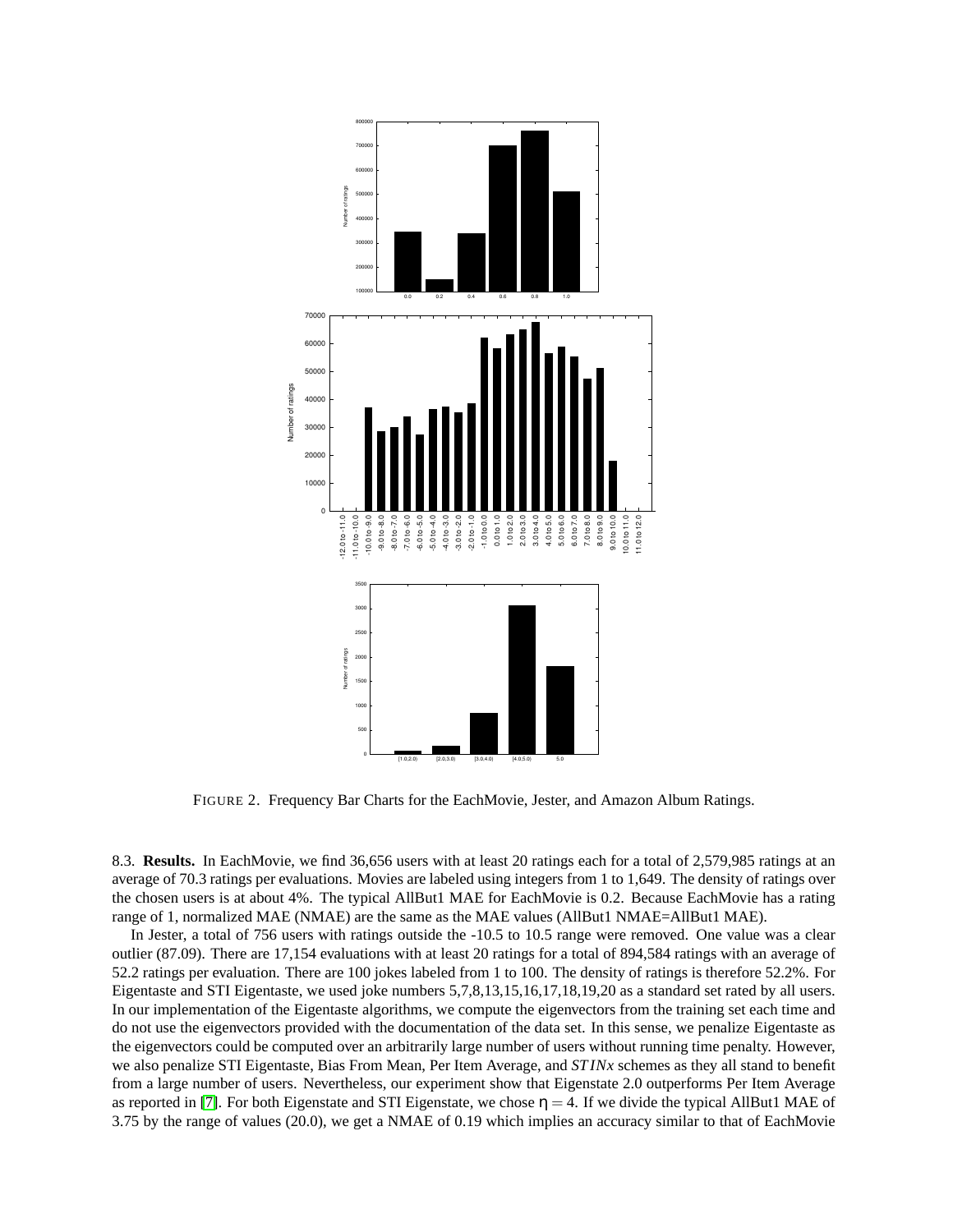|                             |                    |           |            | (Jester)                            | AllBut1 MAE | std. dev. | query cost        |
|-----------------------------|--------------------|-----------|------------|-------------------------------------|-------------|-----------|-------------------|
| (EachMovie)                 | AllBut1 MAE        | std. dev. | query cost | Per Item Average                    | 4.06        | 0.03      | O(1)              |
| Average (STIN0)             | 0.232              | 0.001     | O(1)       | Eigentaste 2.0                      | 3.96        | 0.04      | O(1)              |
| Per Item Average            | 0.223              | 0.003     | O(1)       | Average (STIN0)                     | 3.71        | 0.05      | O(1)              |
| Bias From Mean              | 0.203              | 0.001     | O(1)       | <b>Bias From Mean</b>               | 3.42        | 0.06      | O(1)              |
| $STIN1(\mu_2)$              | 0.203              | 0.005     | O(1)       | $STIN2(\mu_2)$                      | 3.37        | 0.06      | O(1)              |
| $STIN2(\mu_2)$              | 0.198              | 0.004     | O(1)       | $STIN1(\mu_2)$                      | 3.35        | 0.06      | O(1)              |
| STIN1(m <sub>2</sub> )      | 0.195              | 0.002     | O(1)       | STIN1(m <sub>2</sub> )              | 3.35        | 0.06      | O(1)              |
| $STIN2(m_2)$                | $\overline{0.194}$ | 0.002     | O(1)       | $STIN2(m_2)$                        | 3.32        | 0.06      | $\overline{O}(1)$ |
| $STIPearson(\mu_2)$         | 0.194              | 0.01      | O(m)       | <b>STI</b> Eigentaste               | 3.30        | 0.07      | O(1)              |
| Pearson                     | 0.187              | 0.01      | O(m)       | Pearson                             | 3.24        | 0.10      | O(m)              |
| STIPearson(m <sub>2</sub> ) | 0.166              | 0.03      | O(m)       | $\overline{STI}$ Pearson( $\mu_2$ ) | 3.07        | 0.16      | O(m)              |
|                             |                    |           |            | STIPearson(m <sub>2</sub> )         | 3.05        | 0.18      | O(m)              |

<span id="page-11-0"></span>TABLE 4. AllBut1 Mean Absolute Error (MAE) of different normalization invariant CFS for the EachMovie and Jester data sets. The complexity of the queries relative to the number of users *m* is given. For EachMovie, ratings ranged from 0 to 1 in increments of 0.2 whereas for Jester, the range of values is given to be -10.0 to 10.0. Average and standard deviations where computed over 6 trials of at least 100,000 predictions each with training sets including at least 50,000 ratings.

data set. It was already reported [\[7\]](#page-13-7) that these two data sets appear to lead to the same NMAE even though they are very different.

Overall, our results (see Tab. [4](#page-11-0) and Fig. [3\)](#page-12-0) indicate that *ST IN*2(*m*2) outperforms Bias From Mean by at least 3%, it outperforms Per Item Average by at least 15%, and is within 4% of the memory-based Pearson scheme while being significantly faster.  $STIN2(\mu_2)$  also performs well: only about 2% less accurate than  $STIN2(m_2)$ .  $STIPearson(m_2)$ outperforms Pearson in this study by at least 6%. Because both schemes based on  $\mu_2$  and  $m_2$  perform well, we have evidence that STI is a desirable property. As additional evidence, note that STI Eigentaste doesn't use either  $m_2$  or  $\mu_2$ and it also outperforms significantly Eigentaste 2.0.

While *ST IN*1(*µ*2) performs as well as Bias From Mean for the EachMovie data set, it lags behind *ST IN*1(*m*2) by 4%. On the other hand, in both data sets, *ST IN*2(*m*2) performs within 2% of *ST IN*2(*µ*2). Because schemes based on  $m_2$  tend to outperform schemes based on  $\mu_2$ , it appears that it is better not to penalize frequent raters, that is, not being too *democratic*. Our tests reveal that if a standard item set rated by all users is available, Eigentaste schemes such as STI Eigentaste are competitive.

There is only one instance in our experiment where a STI scheme did not systematically outperform or at least match the performance of the corresponding non-STI scheme:  $STI Pearson(\mu_2)$  lags behind Pearson on the Each-Movie data set by about 4%. However notice that it outperforms Pearson by about 6% on the Jester data set so that overall *STI Pearson*( $\mu_2$ ) and Pearson have comparable accuracy.

The storage requirements for the *ST INx* schemes is  $O(xn+1)$  where *n* is the number of items. For example, the EachMovie data set has at most 1949 items and because we use 32 bits floating point numbers for ratings even though they only have 6 possible values, *ST IN*2 has a storage requirement of 15 KB. Similarly, the storage requirement for the Jester data set which has 100 items is under 1 KB. Therefore *ST INx* schemes can easily run on very small devices. Comparatively, memory-based schemes such as Pearson and *ST I Pearson* require around 256 KB to store a training set with at least 50,000 ratings, additional memory might be needed to buffer computations, and since a full database of ratings is needed there are privacy issues. Note that 256 KB is not enough to store the whole EachMovie database but just a sample training set as the whole database in a flat binary file occupies around 22 Megs. As far as the computational cost of the *ST INx* predictors, we can compute regression coefficients in time  $O(card(S(u)))$  where  $card(S(u))$  is the number of items the active user has rated and typically  $card(S(u)) \ll m$  so that the total computation cost is close to  $(1+x)n$  operations which is  $O(nx)$ . As with the memory-based scheme it is possible to reduce the computational burden by requesting predictions over only a subset of ι. Comparatively, memory-based schemes have a computational cost  $O(mn)$  and so they are at least two orders of magnitude slower in practice  $(m = card(\chi) \gg 1+x)$ . Eigentaste schemes have roughly the same storage and computational characteristics as *ST INx*.

### 9. APPENDIX: NUMERICAL EXAMPLE

We present an example based on Tab. [2](#page-5-0) for the  $STIN1(m<sub>2</sub>)$  scheme which is one of the most successful in our experiment and also the easiest to implement efficiently. We use the same notation as in the table. The first step to make predictions based on this data set is to compute the  $m_2(\chi) = \{m_2(u^{(1)}), m_2(u^{(2)}), \ldots, m_2(u^{(6)})\}$  from  $\chi =$  $\{u^{(1)}, u^{(2)}, \ldots, u^{(6)}\}$  as it was done in Tab. [3.](#page-6-0) This can be done offline irrespective of the current user.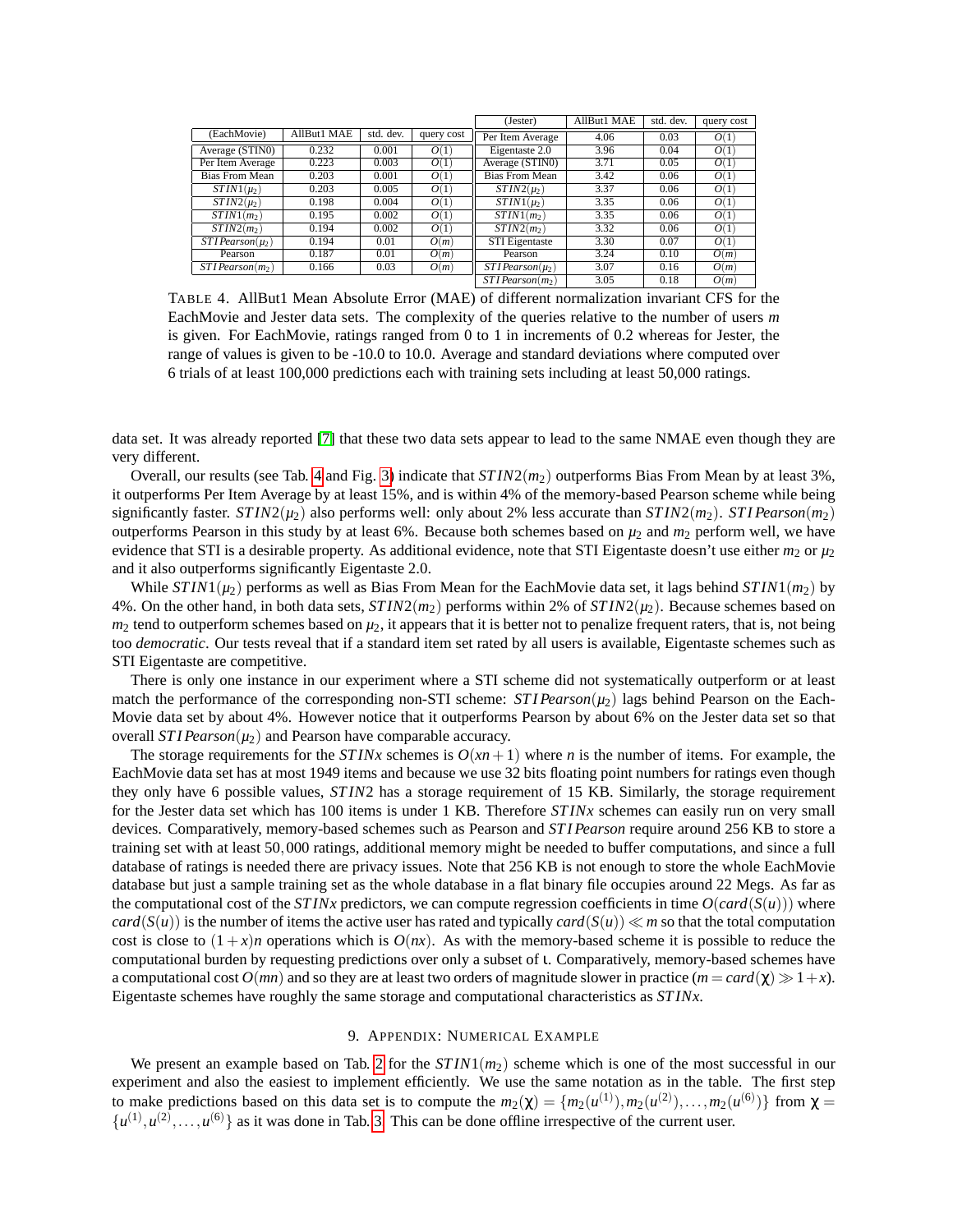

<span id="page-12-0"></span>FIGURE 3. AllBut1 Mean Absolute Error (MAE) on the EachMovie (top) and Jester (bottom) data sets (see Tab. [4\)](#page-11-0).

As an example, we show how to compute  $m_2(u^{(1)})$  and  $m_2(u^{(6)})$ . Given  $u^{(1)} = (unrated, 5, unrated, 3)$ , we have that  $\overline{u^{(1)}} = \frac{5+3}{2} = 4$  hence the *bias from mean* is given by  $u^{(1)} - \overline{u^{(1)}} = (unrated, 1, unrated, -1)$ . Finally,  $\left\| u^{(1)} - \overline{u^{(1)}} \right\| = \sqrt{\frac{1^2 + (-1)^2}{2}} = 1$  and thus,  $m_2(u^{(1)}) = (0, 1, 0, -1)$ . For  $m_2(u^{(6)})$ , the average is 3 so that the bias from mean is  $(-2,0,2,unrated)$  and the  $l_2$  norm is  $\sqrt{8/3} = 2\sqrt{2/3}$  hence,  $m_2(u^{(6)}) = \sqrt{3/2}(-1,0,1,0)$ .

Computing  $\mu_2(u^{(1)})$  and  $\mu_2(u^{(6)})$  would be similar except that we must also divide by the number of ratings each evaluation contains: 2 and 3 respectively. Hence,  $\mu_2(u^{(1)}) = (0, 1/2, 0, -1/2)$  and  $\mu_2(u^{(6)}) = \sqrt{1/6}(-1, 0, 1, 0)$ . Note that  $\mu_2(u^{(6)})$  is scaled down because it contains more ratings.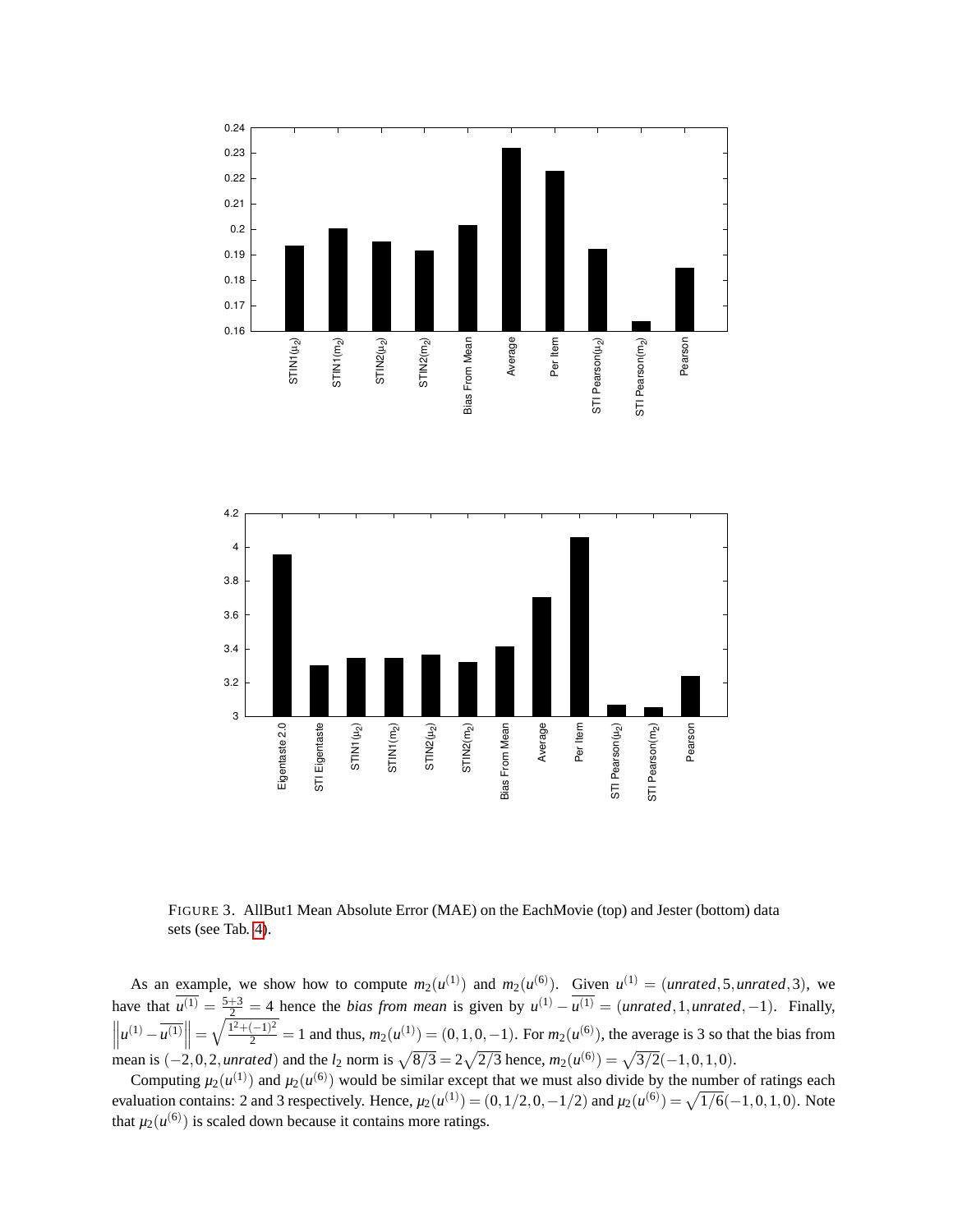Recall that  $STIN1(m_2)$  predictions are built from two vectors:  $\mathbf{v}^{(0)}$  and  $\mathbf{v}^{(1)}$ . We have  $\mathbf{v}^{(0)} = \mathbf{1}$  and we must compute  $\mathbf{v}^{(1)}$  using the formula:

$$
\mathbf{v}_i^{(1)} = \frac{1}{card(S_i(\chi))} \sum_{u \in S_i(\chi)} m_2(u)_i.
$$

The formula requires us to know the sets  $S_i(\chi)$  for all  $i \in \iota$ . By inspection, we have  $S_1(\chi) = \{u^{(2)}, u^{(4)}, u^{(5)}, u^{(6)}\}$ ,  $S_2(\chi) = \{u^{(1)}, u^{(3)}, u^{(5)}, u^{(6)}\}, S_3(\chi) = \{u^{(2)}, u^{(4)}, u^{(5)}, u^{(6)}\}, S_4(\chi) = \{u^{(1)}, u^{(3)}, u^{(5)}\}, \text{ and so } card(S_1) = 4, card(S_2) = 4, s, s, s, s, s, t, s, t, s, t, s, s, s, s, s, t, s, s, t, s, t, s, s, s, t, s, s, s, t, s, s, t, s, s, t, s, s, t, s, s, t, s, t, s, s, t, s, s, t, s, t, s, t, s,$  $4, \text{card}(S_3) = 4$ , and  $\text{card}(S_4) = 3$ . Hence, by using Tab. [3,](#page-6-0) we have

$$
\mathbf{v}^{(1)} = (\frac{-2 - \sqrt{3/2}}{4}, \frac{2 + \sqrt{2}}{4}, \frac{2 + \sqrt{3/2}}{4}, \frac{-2 - \sqrt{2}}{3}, ) \approx (-0.81, 0.85, 0.81, -1.14)
$$

How do we use this in practice? Let the evaluation of the current user be  $u = (2,1,unrated,unrated)$ . In this case  $S(u) = \{1, 2\}$ . We first compute the average  $\overline{u} = \frac{2+1}{2} = \frac{3}{2}$  so that  $u - \overline{u} = (\frac{1}{2}, \frac{-1}{2}, unrated, unrated)$ , and thus  $P(u) \approx \frac{3}{2} + \alpha(-0.81, 0.85, 0.81, -1.14)$  and we must solve for  $\alpha$  by regression so as to minimize the residual energy of *u*−*P*(*u*). A convenient formula is

$$
\alpha = \frac{\langle \mathbf{v}^{(1)} - \overline{\mathbf{v}}_{|S(u)}^{(1)}, u - \overline{u} \rangle}{\langle \mathbf{v}^{(1)} - \overline{\mathbf{v}}_{|S(u)}^{(1)}, \mathbf{v}^{(1)} - \overline{\mathbf{v}}_{|S(u)}^{(1)} \rangle_{S(u)}}.
$$

We have that  $\mathbf{v}_{|S(u)}^{(1)} \approx (-0.81, 0.85, unrated, unrated)$  and so  $\mathbf{v}_{|S(u)}^{(1)} \approx 0.04$ . Doing some arithmetic, we get  $\langle \mathbf{v}_{|S(u)}^{(1)} - \mathbf{v}_{|S(u)}^{(1)} \rangle$  $\mathbf{v}_{\perp}^{(1)}$  $\mathbf{v}_{|S(u)}^{(1)}, \mathbf{v}_{|S(u)}^{(1)} - \mathbf{v}_{|S(v)}^{(1)}$  $|\mathcal{S}(u)\rangle \approx 1.38$  whereas  $\langle \mathbf{v}_{|S(u)}^{(1)} - \mathbf{v}_{|S(i)}^{(1)} \rangle$  $\frac{|(1)|}{|S(u)|}$ , *u* −  $\overline{u}$   $\rangle \approx -0.83$ . Hence,  $\alpha \approx \frac{-0.83}{1.38} \approx -0.60$ . So that,  $P(u) \approx$  $\frac{3}{2} + 0.60(-0.81, 0.85, 0.81, -1.14) \approx (2, 1, 1, 2.2).$ 

Therefore the scheme *ST IN*1(*m*2) predicts that this new user is going to give ratings of 1 and 2.2 to items 3 and 4 respectively. Comparatively, the Per Item Average scheme would predict  $\frac{9}{2}$  and  $\frac{7}{3}$  respectively.

*Acknowledgement.* The author would like to thank Compaq Research and professor Ken Goldberg for convenient access to the EachMovie and Jester databases respectively. He would also like to thank Sean McGrath for providing the script which retrieved ratings from the web site Amazon. The author is supported by a Canadian NSERC/CRNSG grant.

Source code and scripts necessary to reproduce the experimental results are freely available from the author.

## **REFERENCES**

- <span id="page-13-0"></span>[1] Amrani, M. Y. E., S. Delisle, and I. Biskri (2001) , Coping with Information Retrieval Problems on the Web: Towards Personal Web Weaver Agents . In: *IC-AI'01*. pp. 1225–1231.
- <span id="page-13-10"></span>[2] Billsus, D. and M. Pazzani (1998) , Learning collaborative information filterings . In: *AAAI Workshop on Recommender Systems*.
- <span id="page-13-3"></span>[3] Breese, J. S., D. Heckerman, and C. Kadie (1998) , Empirical Analysis of Predictive Algorithms for Collaborative Filtering . Technical report, Microsoft Research.
- <span id="page-13-6"></span>[4] Canny, J. (2002) , Collaborative Filtering with Privacy via Factor Analysis . In: *SIGIR 2002*.
- <span id="page-13-8"></span>[5] Drineas, P., I. Kerenidis, and P. Raghavan (2002) , Competitive recommendation systems . In: *Proc. of the thiry-fourth annual ACM symposium on Theory of computing*. pp. 82–90.
- <span id="page-13-2"></span>[6] Ghahramani, Z. and M. Jordan (1994) , Learning from incomplete data . Technical Report 108, MIT Center for Biological and Computational Learning.
- <span id="page-13-7"></span>[7] Goldberg, K., T. Roeder, D. Gupta, and C. Perkins (2001) , Eigentaste: A Constant Time Collaborative Filtering Algorithm . *Information Retrieval* **4**(2), 133–151.
- <span id="page-13-11"></span>[8] Herlocker, J., J. Konstan, A. Borchers, and J. Riedl (1999) , An Algorithmic Framework for Performing Collaborative Filtering . In: *Proc. of Research and Development in Information Retrieval*.
- <span id="page-13-13"></span>[9] Karypis, G. (2000) , Evaluation of Item-Based Top-N Recommendation Algorithms . Technical Report 00-046, University of Minnesota, Department of Computer Science.
- <span id="page-13-5"></span>[10] Pennock, D. M. and E. Horvitz (1999), Collaborative Filtering by Personality Diagnosis: A Hybrid Memory- and Model-Based Approach. In: *IJCAI-99*.
- <span id="page-13-12"></span>[11] Pennock, D. M., E. Horvitz, and C. L. Giles (2000) , Social Choice Theory and Recommender Systems: Analysis of the Axiomatic Foundations of Collaborative Filtering . In: *AAAI-2000*. pp. 729–734.
- <span id="page-13-4"></span>[12] Resnick, P., N. Iacovou, M. Suchak, P. Bergstrom, and J. Riedl (1994) , Grouplens: An open architecture for collaborative filtering of netnews . In: *Proc. ACM Computer Supported Cooperative Work*. pp. 175–186.
- <span id="page-13-1"></span>[13] Salton, G. and C. Buckley (1998) , Term-weighting approaches in automatic text retrieval . *Information processing and management* **24**(5), 513–523.
- <span id="page-13-9"></span>[14] Sarwar, B. M., G. Karypis, J. A. Konstan, and J. Riedl (2001) , Item-based Collaborative Filtering Recommender Algorithms . In: *WWW10*.